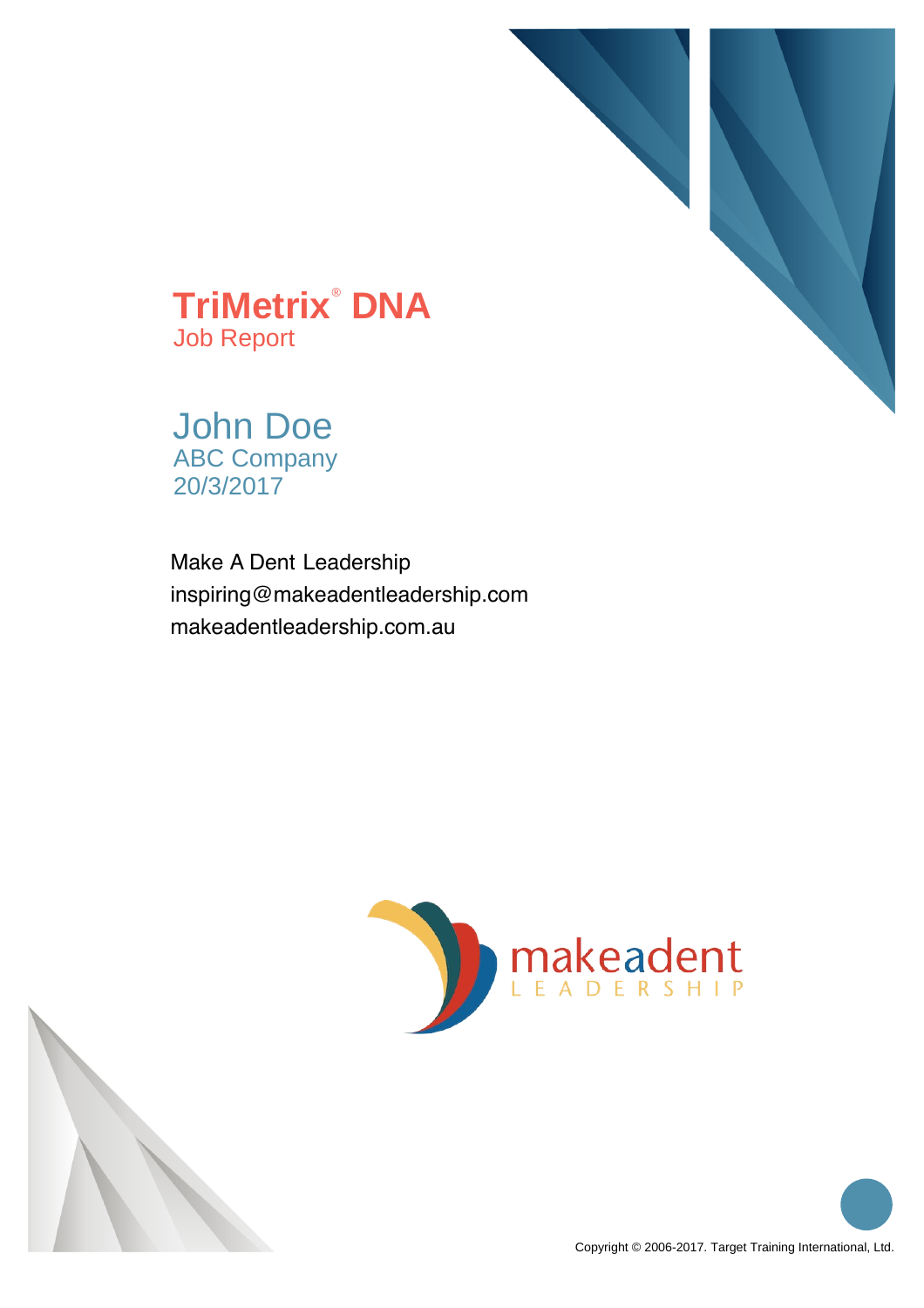#### Introduction



If the job could talk, it would clearly define the knowledge, hard skills, people skills, behaviour and culture needed for superior performance. Your unbiased input regarding the specific requirements of the job in question has been applied to the TriMetrix® DNA Job benchmarking process. The result is an evaluative report that analyses a total of 49 separate areas, presented in three sections:

#### Job Competencies Hierarchy (25 Areas)

This section presents 25 key job competencies and quantifies their importance to this specific job. Each job has a unique ranking of competencies, reflecting different levels of capacities required by different jobs for superior performance.

#### Driving Forces Hierarchy (12 Areas)

This section clearly identifies the rewards the job may provide. More specifically it identifies sources of motivation for the individual performing the job. It clarifies what is necessary for superior performance and engagement on the job.

#### Behavioural Hierarchy (12 Areas)

This section explores the behavioural traits demanded of the job. The higher the ranking, the more important the behavioural trait will be to the job for stress reduction and superior performance.

The results of each area are ranked on a scale, reflecting the unique levels of applicability and importance to the job. These rankings illustrate what is essential for this job to deliver superior performance and maximum value to your organisation.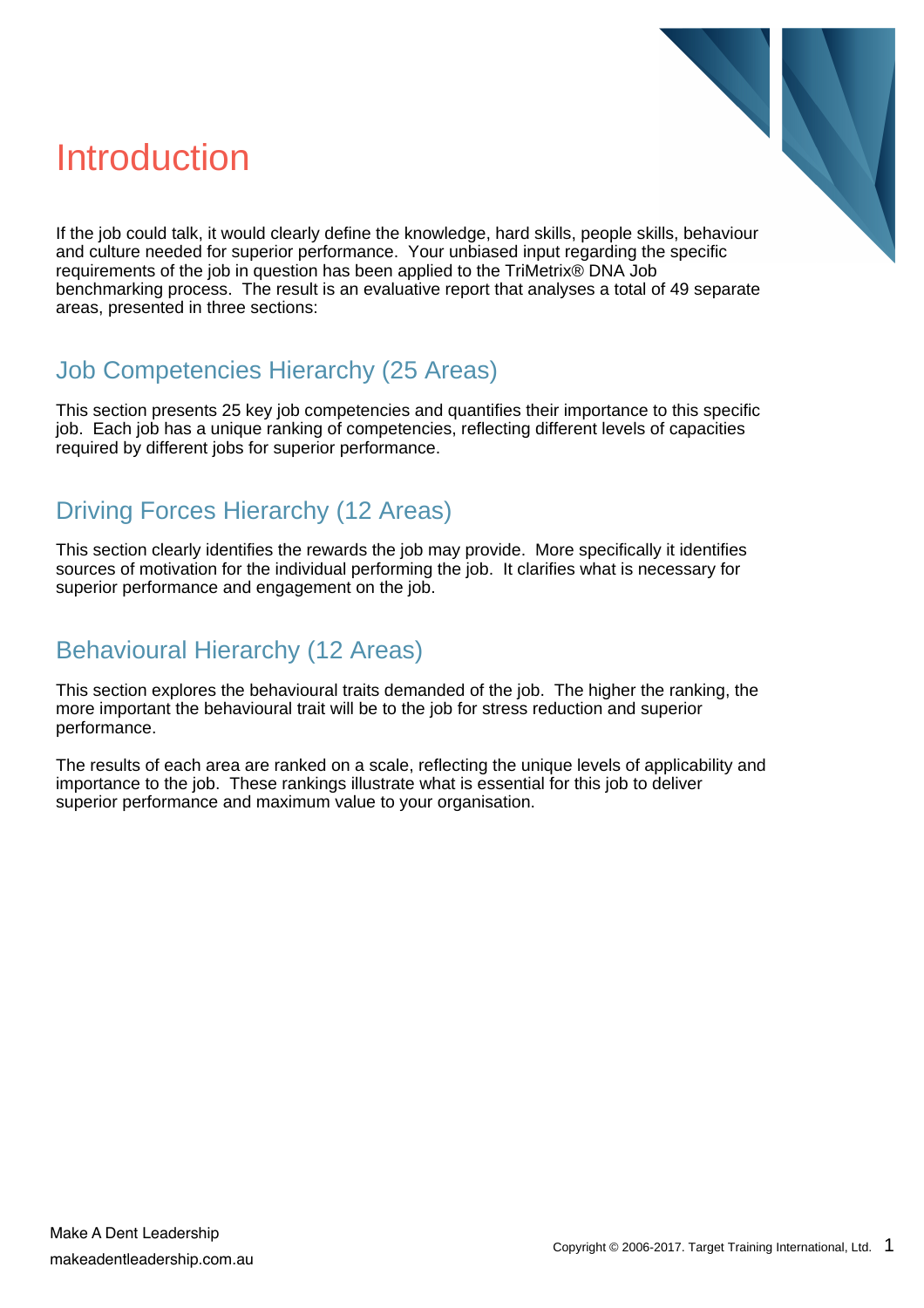#### Introduction



#### Summary Of Top Competencies

This section will assist in understanding the type and kind of competencies that are needed for superior job performance. Read the feedback on each of the top seven competencies thoroughly to understand the job's requirements.

#### Driving Forces Feedback

This section provides a brief description of the Primary Driving Forces in this position and expands on the fact that every job in every organisation is unique. Superior performance requires an alignment between the individual's driving forces and the rewards the job can provide.

#### Behavioural Feedback

This section clarifies the nature of the behavioural traits demanded by the job.

#### Job Competency Questions

This section contains suggested interview questions that pertain specifically to the competencies of the job.

#### Driving Forces Interview Questions

This section contains suggested interview questions that pertain specifically to the rewards of the job.

#### Behavioural Questions

This section contains suggested interview questions that pertain specifically to the behavioural traits required by the job.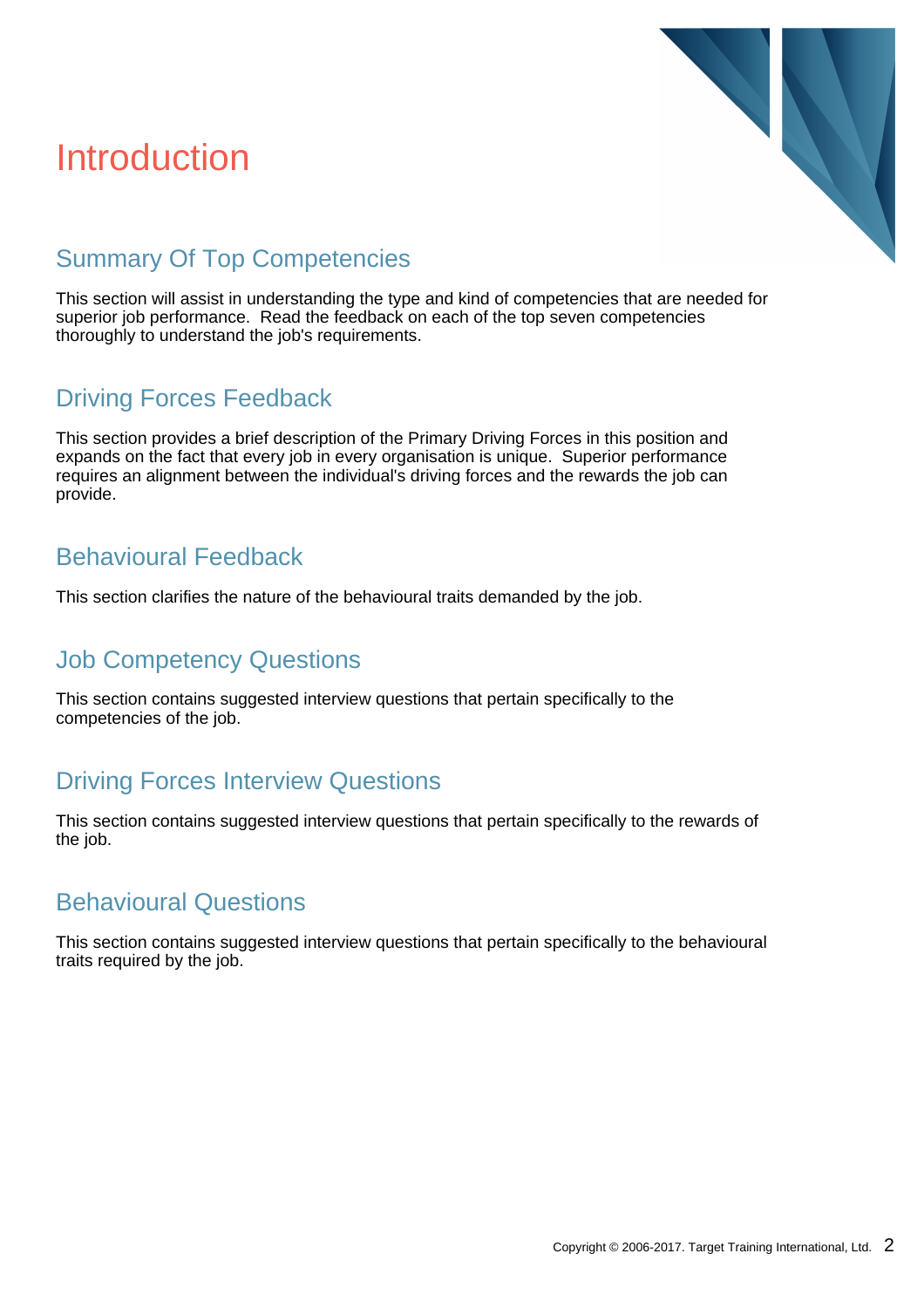## Key Characteristics of the Position

The position has been analysed relative to four key characteristics. These characteristics are accountability for results, results through people, authority, and risk. Based on the responses to the questionnaire, these characteristics have been measured on a sliding scale and are illustrated by a bar graph. The scale range includes none, slight, moderate, significant, and major.

Accountability For Results: This characteristic addresses the accountability for producing measurable results in the position. This includes accountability for meeting financial, operations and/or system objectives.

| None | Slight | Moderate | Significant | Major |
|------|--------|----------|-------------|-------|
|      |        |          |             |       |

Results through People: This characteristic address the emphasis on producing results through the efforts and cooperation of people. This characteristic is not limited to management or leadership positions. Many non-management or leadership positions in team-based organisational structures depend heavily upon the efforts and cooperation of people to produce results.

| None | Slight | Moderate | Significant | Major |
|------|--------|----------|-------------|-------|
|      |        |          |             |       |

Authority: This characteristic addresses the level of authority that exists in the position. Evidence of authority can be found in the ability to make decisions or changes without prior approval from upper management. This characteristic is not limited to management or leadership position. In their efforts to become more responsive, many large organisations are finding it necessary to drive decision-making downward. In these organisations, many positions can be characterised by a moderate to significant amount of authority but are not considered management or leadership.

| <b>None</b> | Slight | Moderate | Significant | Major |
|-------------|--------|----------|-------------|-------|
|             |        |          |             |       |

Risks: This characteristic addresses the inherent level of business risk or liability to the organisation that exists in the position. Positions with indications of moderate, significant or major levels of inherent risk or liability to the organisation may warrant the use of drug, alcohol and/or other appropriate assessments in their selection and management systems.

| <b>None</b> | Slight | Moderate | Significant | Major |
|-------------|--------|----------|-------------|-------|
|             |        |          |             |       |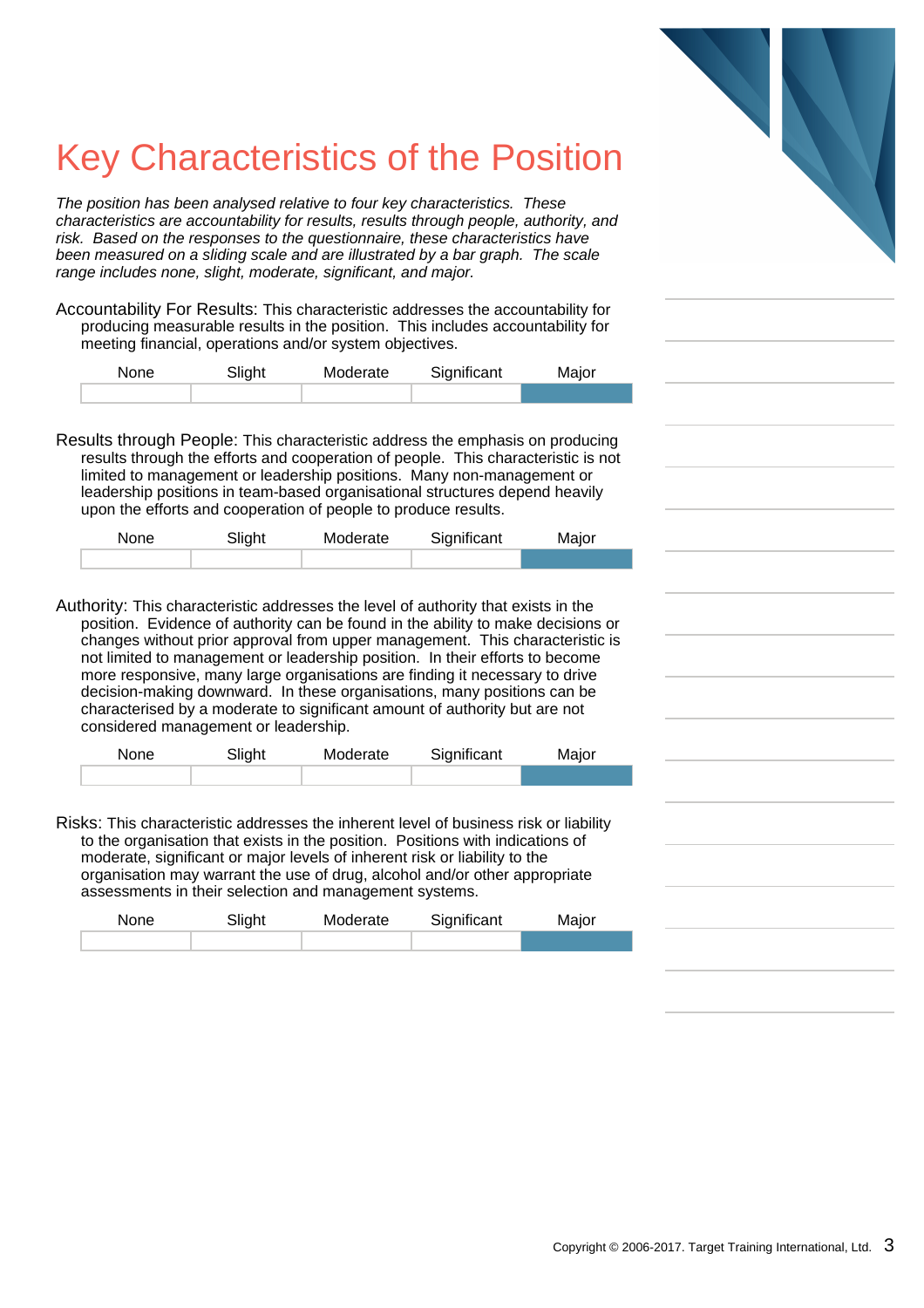#### Hierarchy of Competencies

The competencies required for superior performance have been prioritised based on the analysis of responses to the questionnaire. The hierarchical order of the competencies represents their relative importance to each other in producing superior performance in the job.

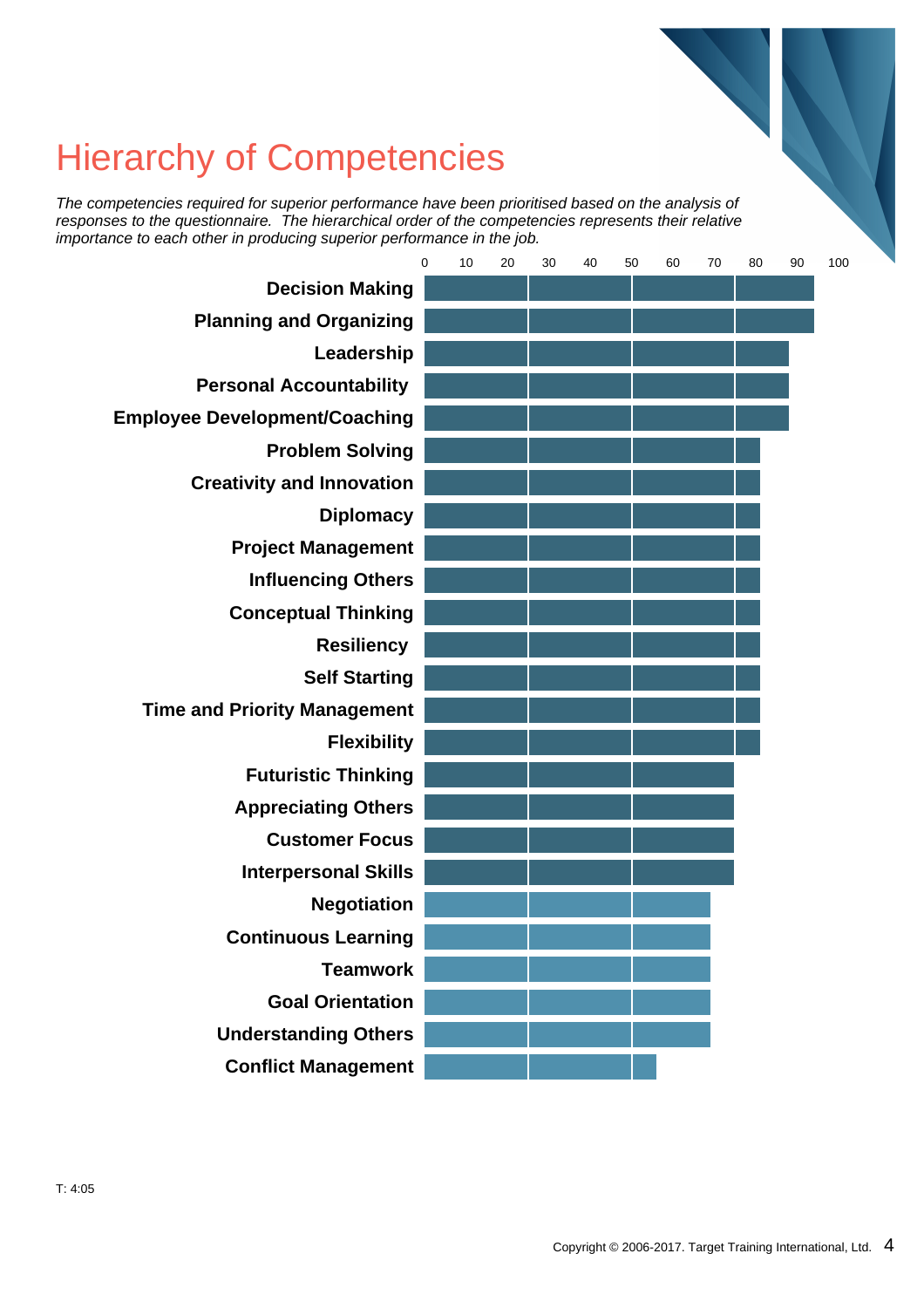

# Job Competencies Hierarchy

Copyright © 2006-2017. Target Training International, Ltd. 5

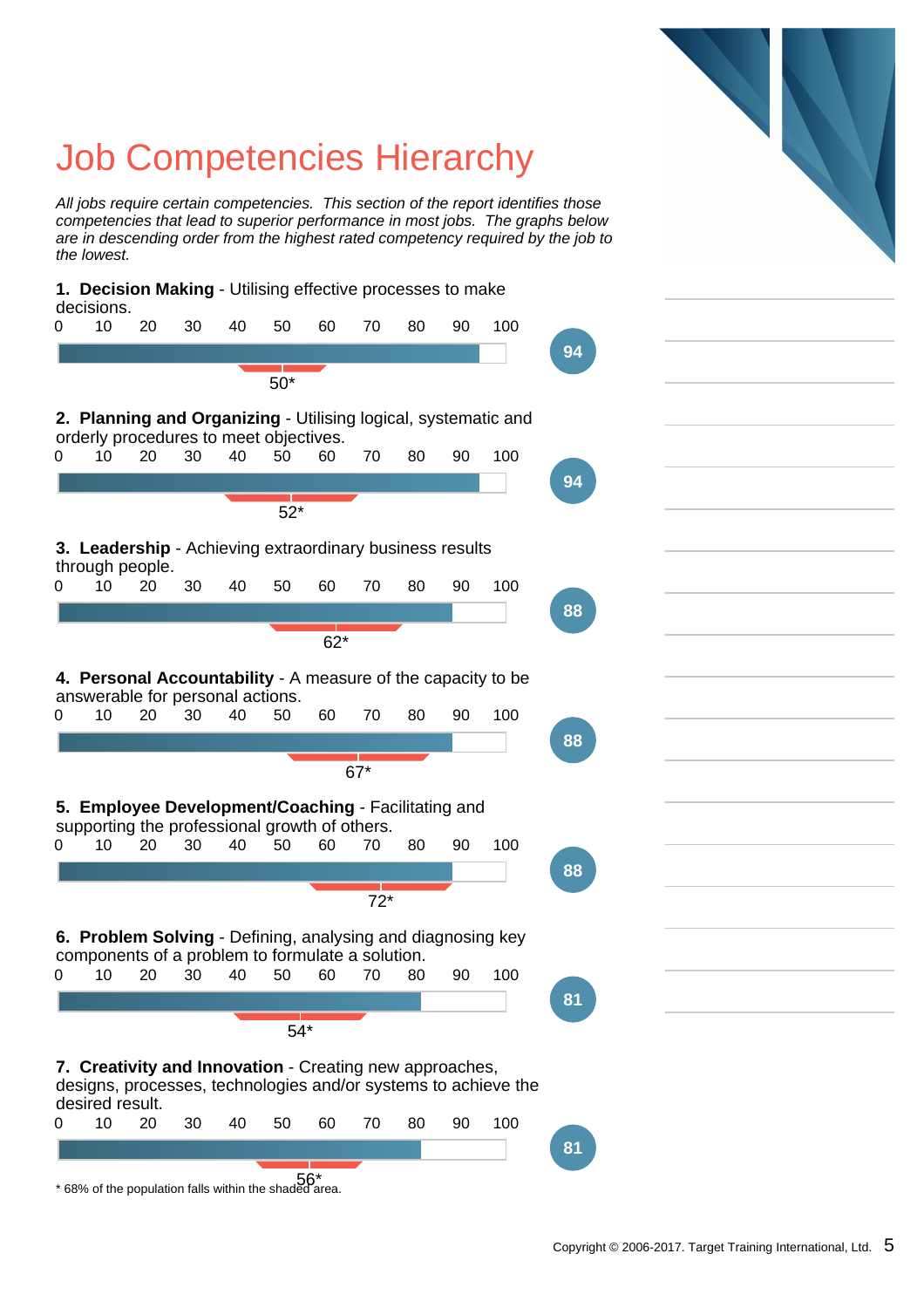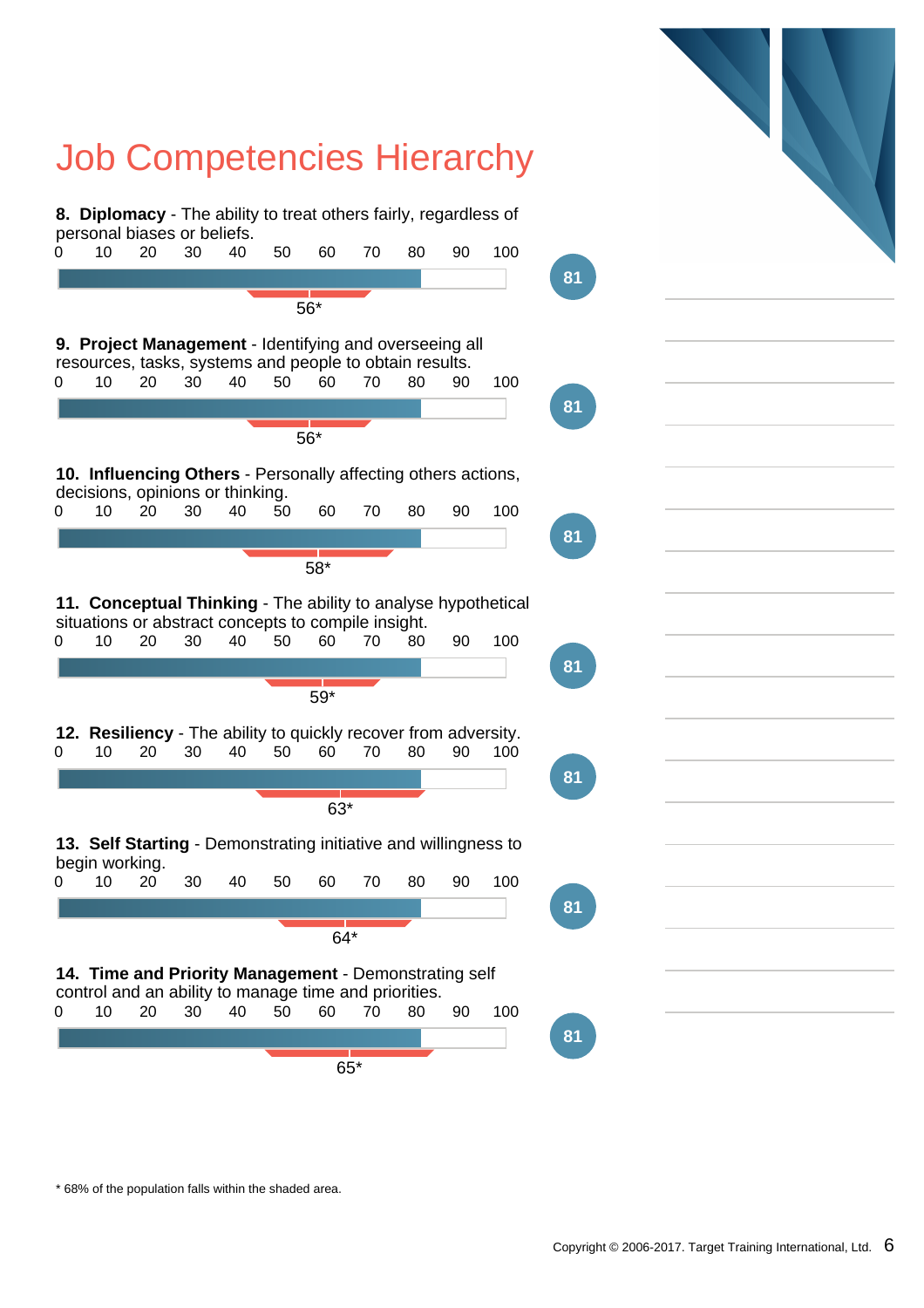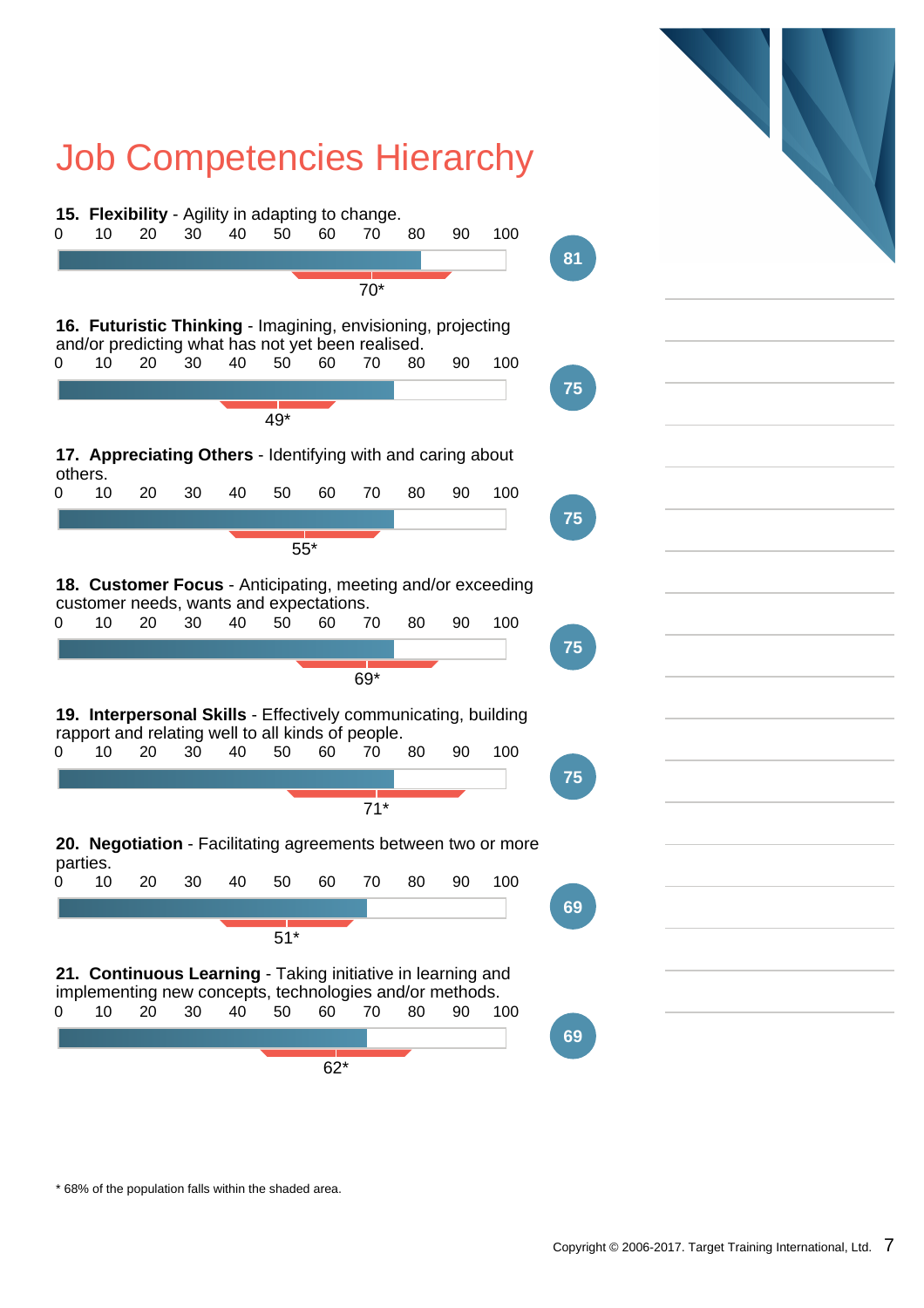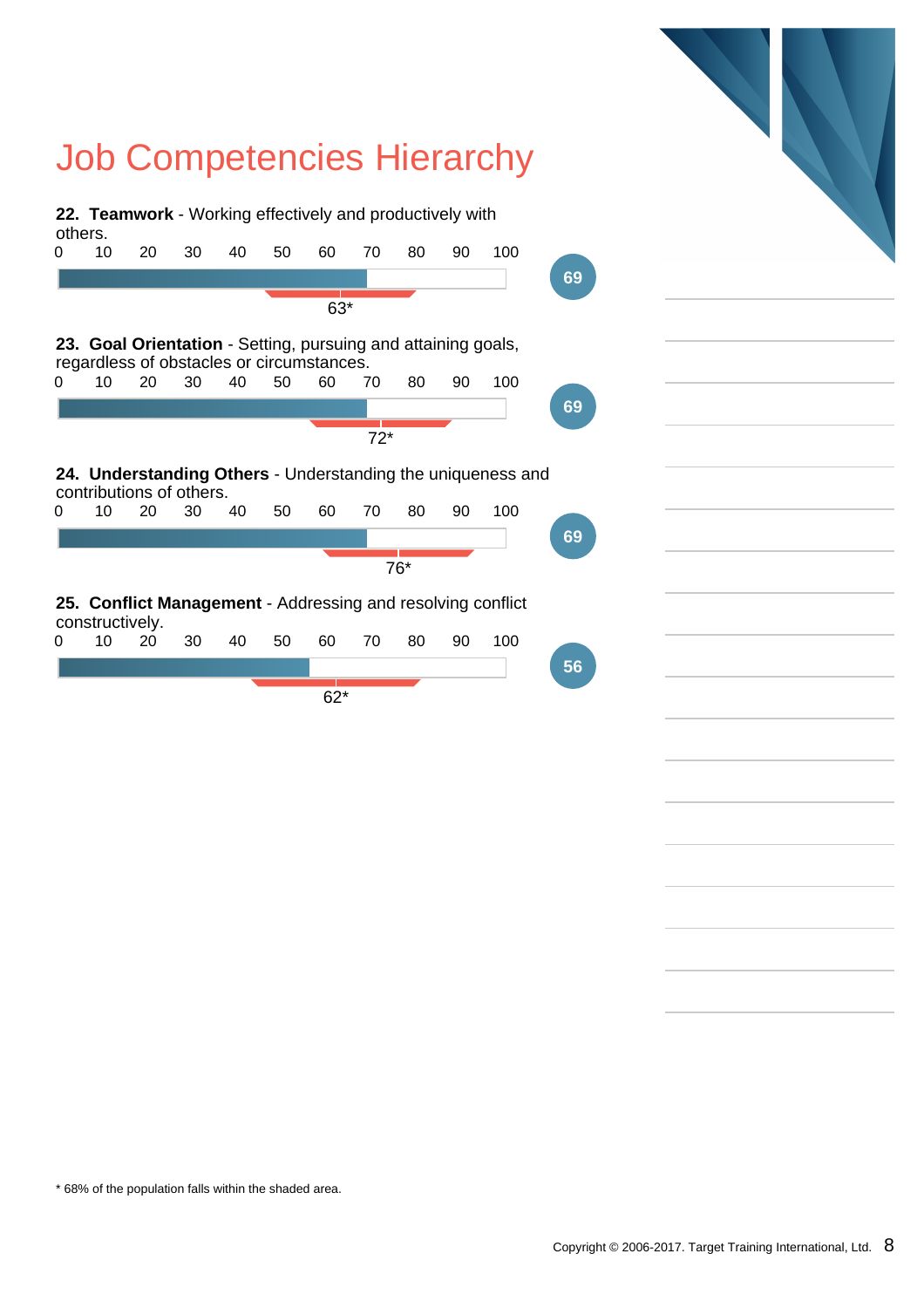# Primary Driving Forces Cluster

This section is designed to give a visual understanding of the primary driving forces rewarded by the position. The graphs below are in descending order from the highest rated driving forces rewarded by the job to the lowest. To create engagement and superior job performance it is important to align the individual's driving forces with the rewards of the job.

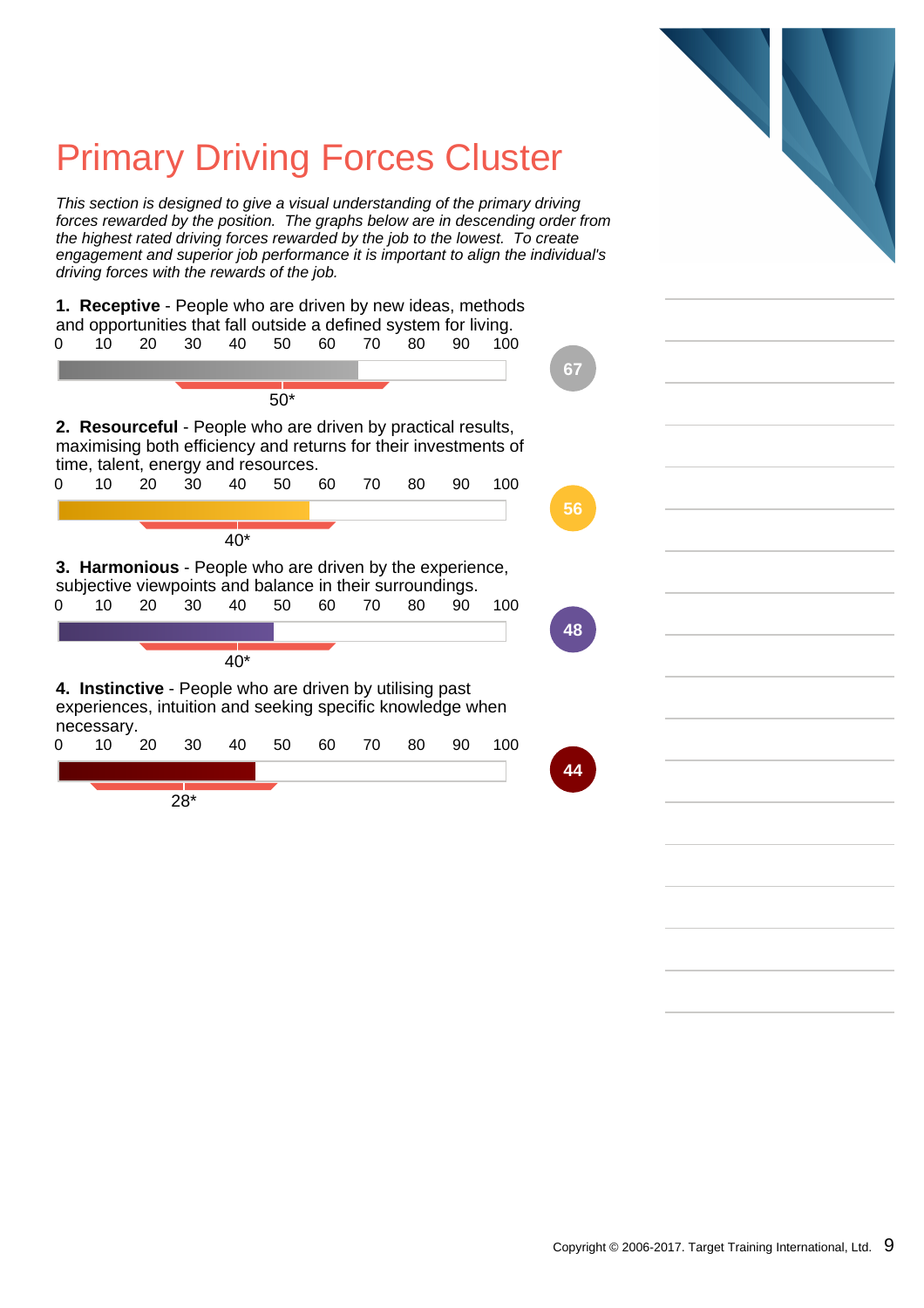### Situational Driving Forces Cluster

This section is designed to give a visual understanding of the situational driving forces rewarded by the position. The graphs below are in descending order from the highest rated driving forces rewarded by the job to the lowest. To create engagement and superior job performance it is important to align the individual's driving forces with the rewards of the job.

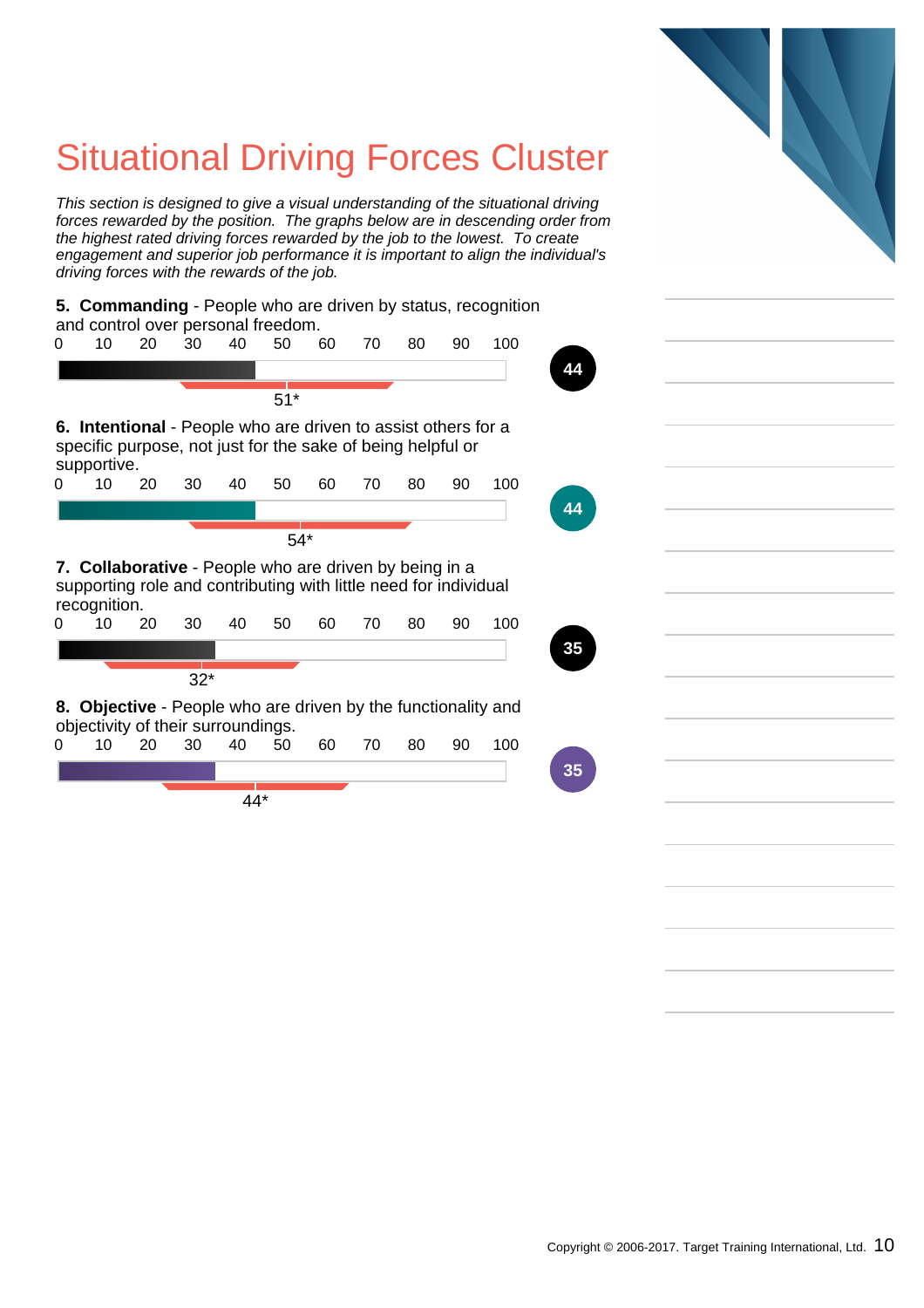### Indifferent Driving Forces Cluster

This section is designed to give a visual understanding of the driving forces that are indifferent to the position. The graphs below are in descending order from the highest rated driving forces rewarded by the job to the lowest. To create engagement and superior job performance it is important to align the individual's driving forces with the rewards of the job.



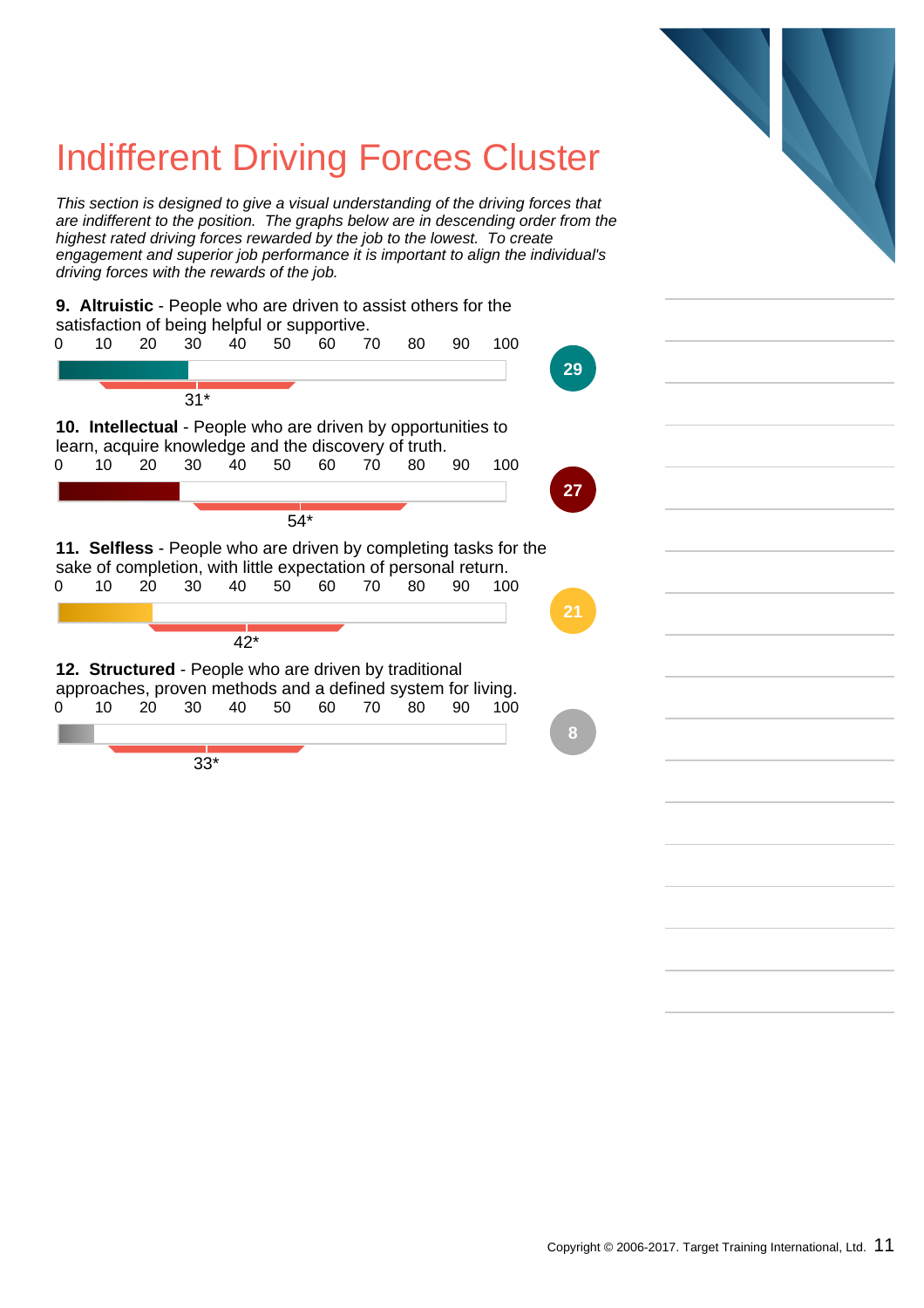#### Conflicting Job Requirements

The TTI Success Insights Workplace Behaviours assessment is designed to analyse the job by letting the job talk. This section describes the potential conflicts or concerns for people in this position. In some cases an organisation may choose to re-evaluate the position or its key accountabilities.

Congratulations! Based on the information analysed, this position does not have immediate potential for internal behavioural conflicts. Please be aware that any variance from how the position was described in the assessment responses could lead to me-me conflicts or behavioural stress.

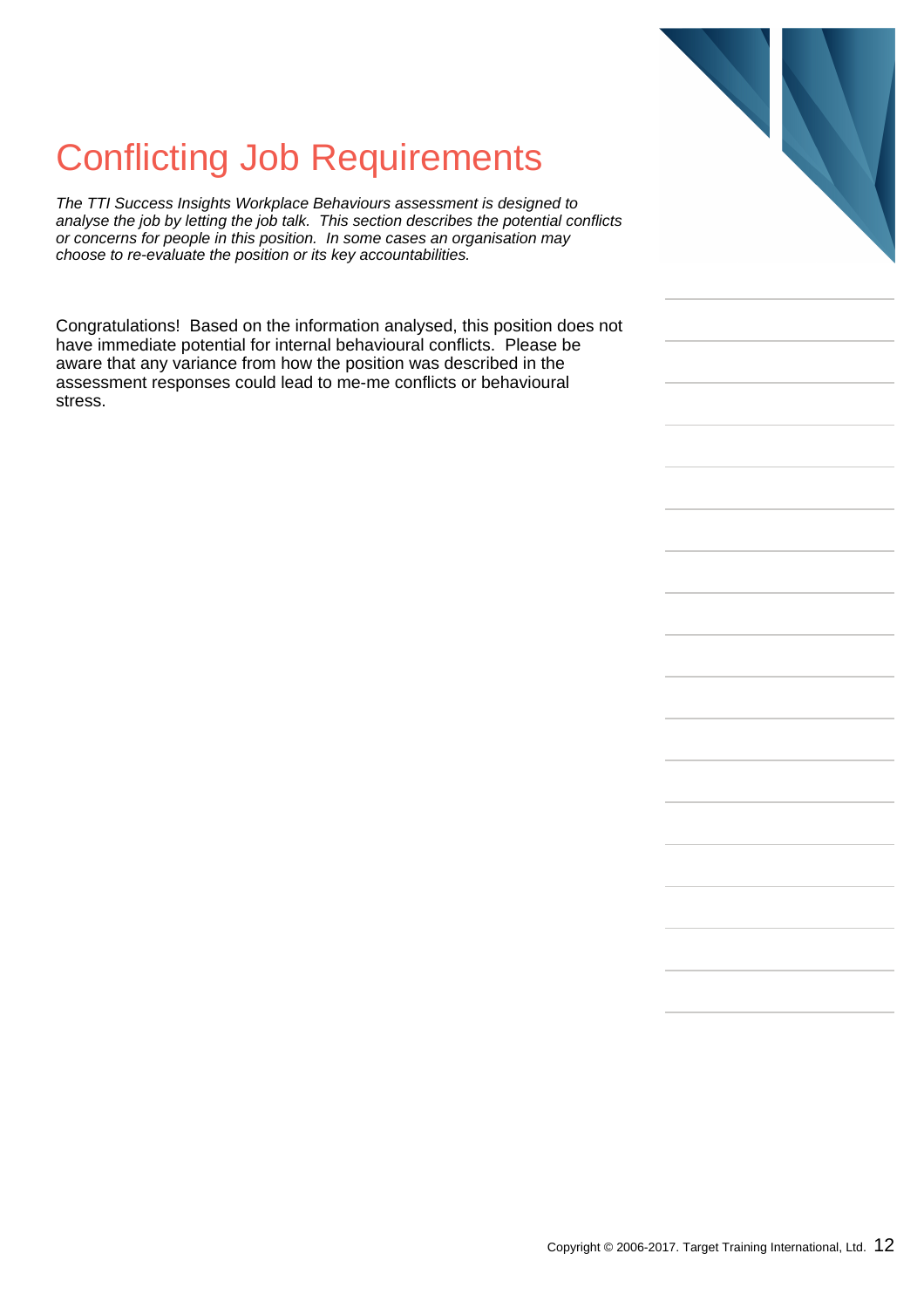### Behavioural Hierarchy

This section is designed to give a visual understanding of the behavioural traits demanded of the position. The graphs below are in descending order from the highest rated behavioural traits required by the job to the lowest. This means the higher the score the more important that behavioural trait is to stress reduction and superior job performance.

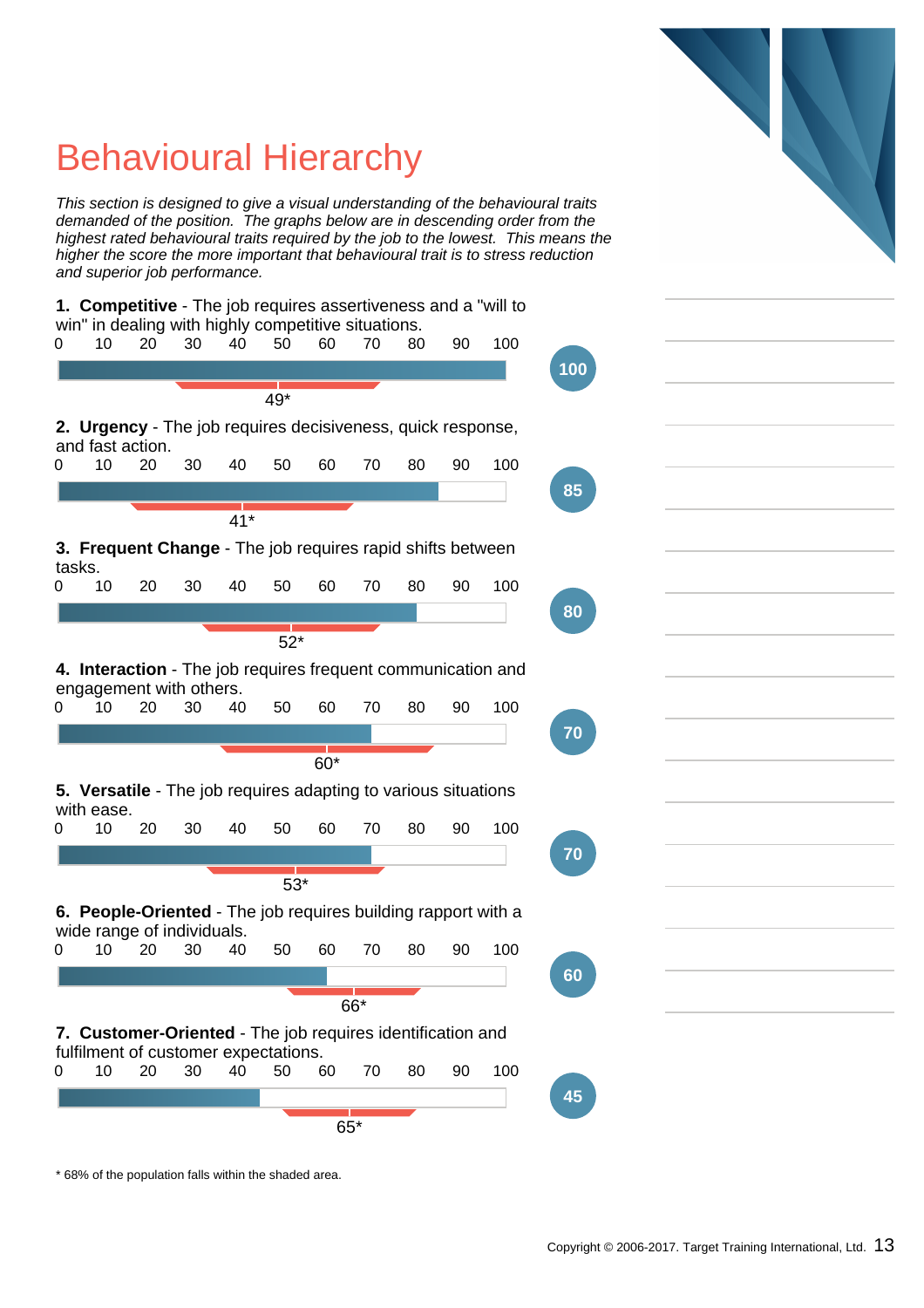

WB: 89-66-32-30 (11)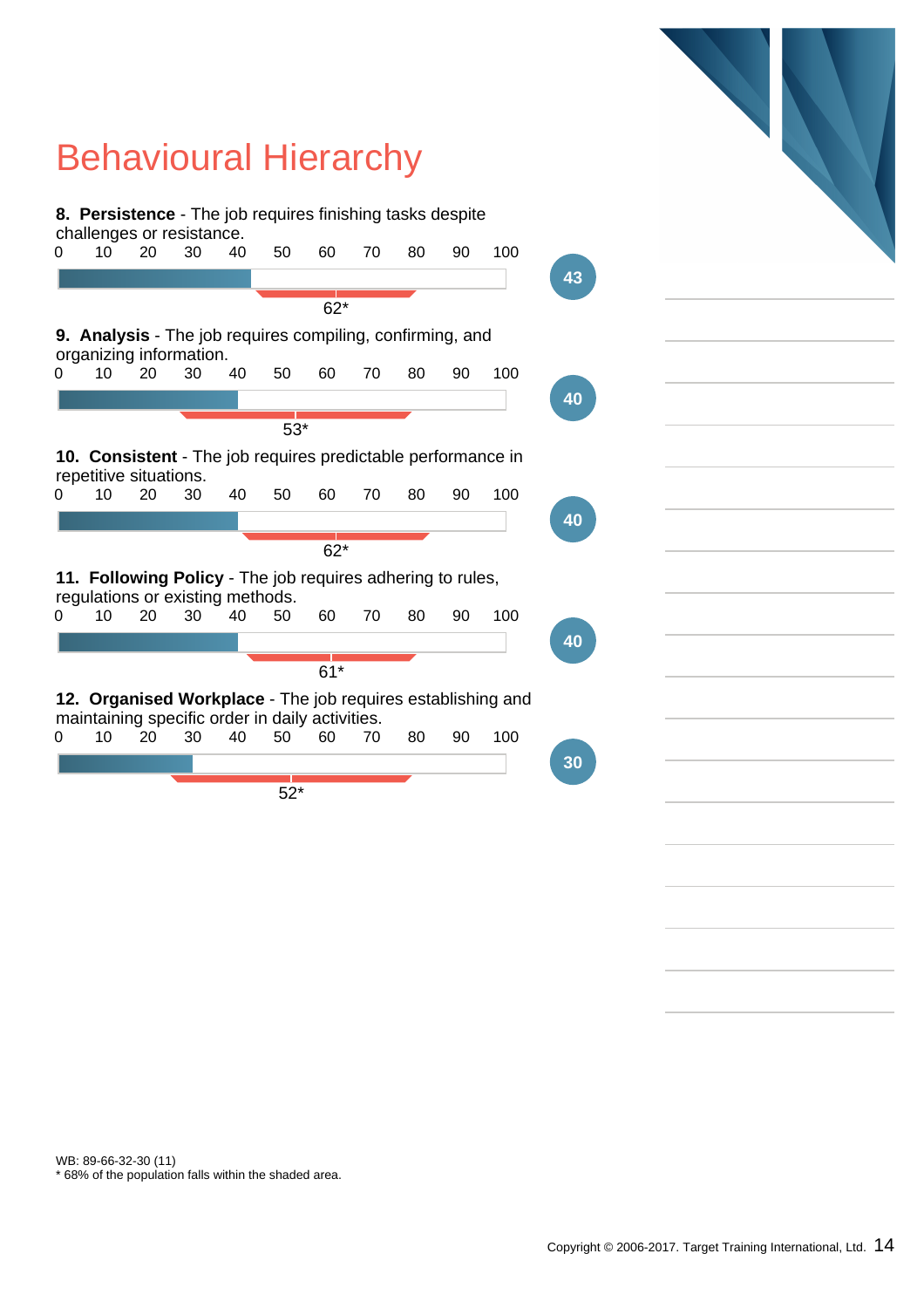### Summary of Top Competencies

This section of the report focuses on competencies because they are usually more difficult to identify or assess than technical competencies or experience. Observing the behaviours people use to produce superior performance can provide insight into the demonstration of competencies. Seven (7) of the most important competencies required to produce superior performance are described below in terms of observable behaviours. The behaviours listed below each competency provide examples of some of the ways the competency is demonstrated. Read each behaviour and check the ones that must be demonstrated to produce superior performance in the position. More importance is typically placed on those behaviours that must be demonstrated consistently on a daily, weekly or monthly basis.

- 1. Decision Making: Analysing all aspects of a situation to make consistently sound and timely decisions.
	- Demonstrates an ability to make thorough decisions in a timely  $\bullet$ manner.
	- Gathers relevant input and develops a rationale for making  $\bullet$ decisions.
	- Evaluates the impact or consequences of decisions before making  $\bullet$ them.
	- Acts decisively once all aspects have been analysed.  $\blacksquare$
	- Focuses on timely decisions after the situations have been  $\bullet$ completely diagnosed.
	- Willing to update decisions if more information becomes available.  $\blacksquare$
	- Provides a rationale for decisions when necessary.
	- Systematically analyses information before making a decision.  $\bullet$
	- Looks at all aspects of a situation including historical components.
	- Ä Asks the right questions rather than making assumptions to produce a timely decision.
- 2. Planning and Organizing: Establishing courses of action to ensure that work is completed effectively.
	- Works effectively within established systems.  $\bullet$
	- $\bullet$ Utilises logical, practical and efficient approaches.
	- $\blacksquare$ Prioritises tasks for optimum productivity.
	- $\bullet$ Develops procedures, processes and systems for order, accuracy, efficiency and productivity.
	- Anticipates probable effects, outcomes and risks.
	- $\bullet$ Develops contingency plans to minimise waste, error and risk.
	- Allocates, adjusts and manages resources according to priorities.  $\bullet$
	- $\bullet$ Monitors implementation of plans and makes adjustments as needed.
	- $\blacksquare$ Establishes action plans to ensure desired results.
	- Allows for practical, systematic and organised conclusions.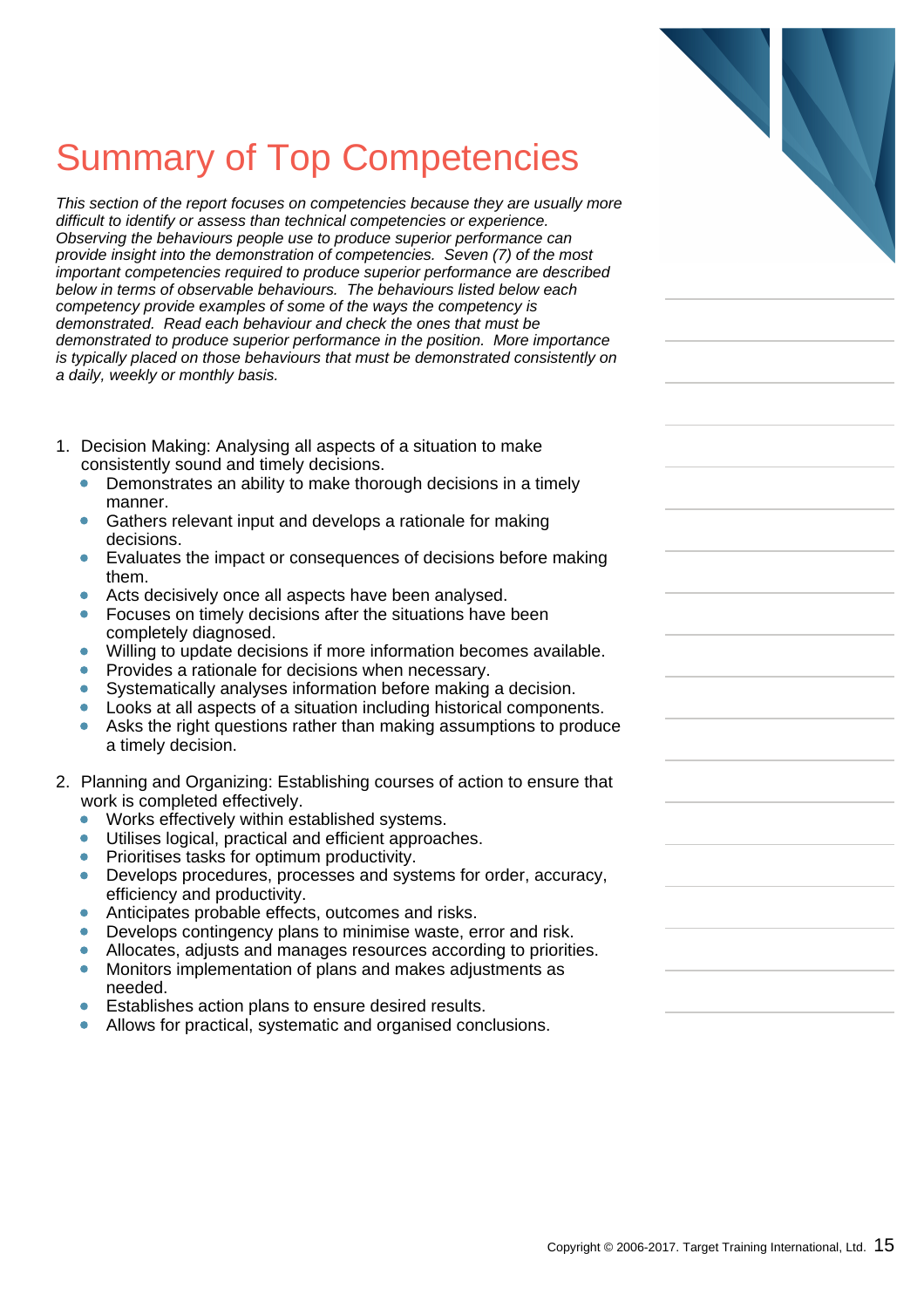### Summary of Top Competencies

- 3. Leadership: Organizing and influencing people to believe in a vision while creating a sense of purpose and direction.
	- $\bullet$ Inspires others with compelling visions.
	- Takes risks for the sake of purpose, vision or mission.  $\bullet$
	- Builds trust and demonstrates integrity with a noticeable congruence between words and actions.
	- Demonstrates optimism and positive expectations of others.
	- Delegates appropriate levels of responsibility and authority.  $\bullet$
	- Involves people in decisions that affect them.  $\bullet$
	- Addresses performance issues promptly, fairly and consistently.
	- Adapts methods and approaches to create an environment to allow  $\bullet$ others to be successful.
	- Makes decisions that are best for the organisation and attempts to mitigate the negative consequences for people.
	- Demonstrates loyalty to constituents.  $\bullet$
- 4. Personal Accountability: Being answerable for personal actions.
	- Demonstrates the ability to self evaluate.  $\bullet$
	- Strives to take responsibility for his actions.  $\bullet$
	- Evaluates many aspects of his personal actions.
	- Recognises when he has made a mistake.
	- $\bullet$ Accepts personal responsibility for outcomes.
	- Utilises feedback.  $\bullet$
	- $\bullet$ Observes and analyses data to learn from mistakes.
	- Sees new possibilities by examining personal performance.  $\bullet$
	- $\bullet$ Accepts responsibility for actions and results.
	- $\bullet$ Willing to take ownership of situations.
- 5. Employee Development/Coaching: Facilitating, supporting and contributing to the professional growth of others.
	- Inspires confidence in others' ability to grow professionally.  $\bullet$
	- ä Identifies and facilitates developmental opportunities.
	- $\blacksquare$ Encourages initiative and improvement.
	- Provides opportunities for enhancement.
	- $\bullet$ Gives new and challenging work assignments.
	- $\bullet$ Acknowledges and praises improvements.
	- Supports, coaches and mentors the development of others.  $\bullet$
	- $\bullet$ Views mistakes as opportunities for learning.
	- $\bullet$ Promotes learning and professional growth.
	- $\bullet$ Understands the uniqueness and current level of each participant.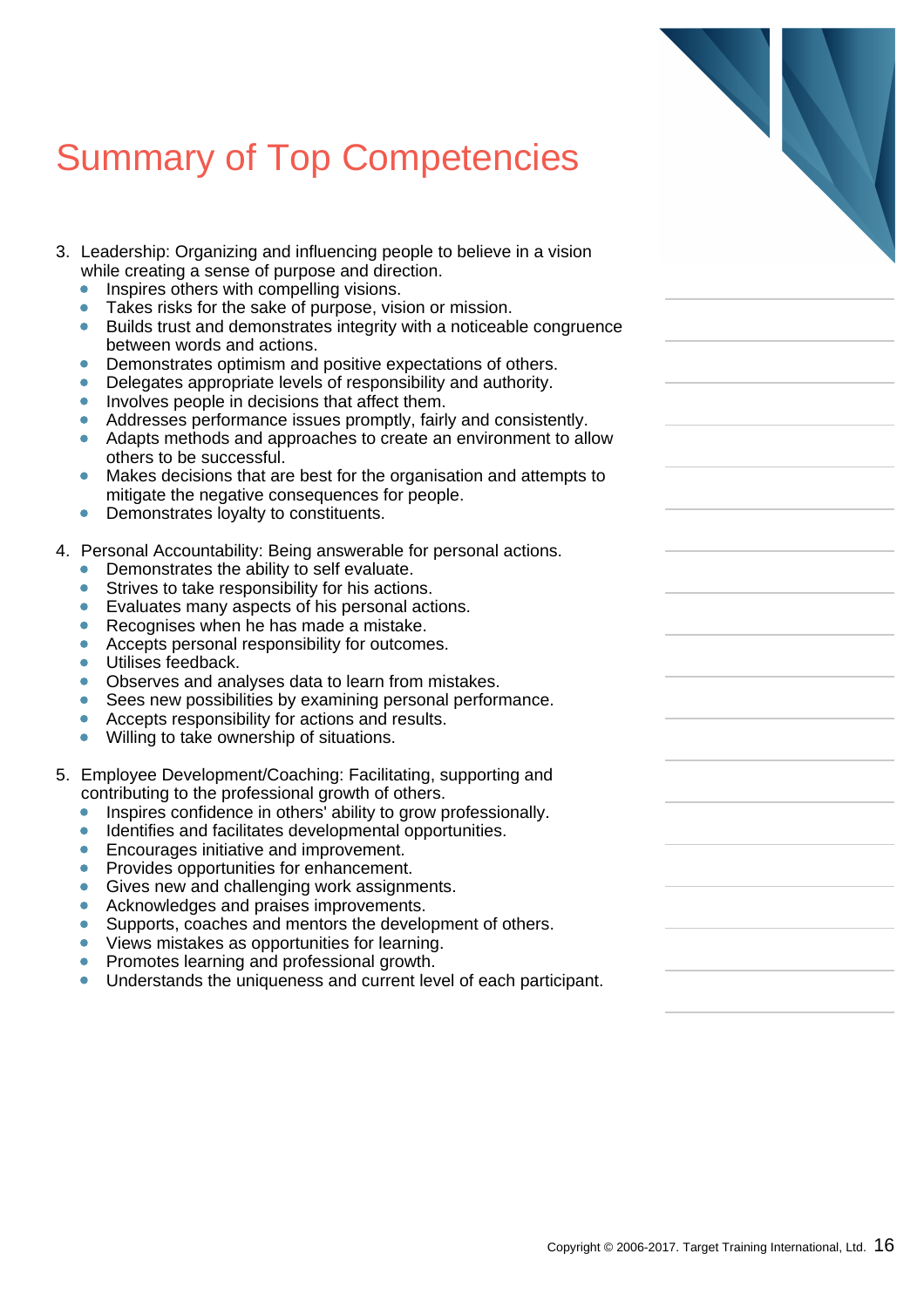### Summary of Top Competencies

- 6. Problem Solving: Defining, analysing and diagnosing key components of a problem to formulate a solution.
	- Anticipates, identifies and resolves problems or obstacle
	- $\bullet$ Utilises logical processes to analyse and solve problems.
	- Defines the causes, effects, impact and scope of problem  $\bullet$
	- Identifies the multiple components of problems and their relationships.
	- Prioritises steps to a solution.  $\bullet$
	- Defines and develops criteria for optimum solutions.  $\bullet$
	- $\bullet$ Evaluates the potential impact of possible solutions.
	- Looks for specific goals, clearly defined solution paths, and  $\bullet$ expected solutions.
	- Allows for initial planning including some abstract thinking up with creative solutions.
	- Understands and defines the problem before jumping to  $\bullet$
- 7. Creativity and Innovation: Creating new approaches, design processes, technologies and/or systems to achieve the desired result.
	- Notices unique patterns, variables, processes, systems relationships.
	- Expresses non-traditional perspectives and/or novel approximately
	- $\bullet$ Synthesises data, ideas, models, processes or systems new insights.
	- Challenges established theories, methods and/or protoc  $\bullet$
	- Encourages and promotes creativity and innovation.
	- $\bullet$ Modifies existing concepts, methods, models, designs, processes, technologies and systems.
	- Develops and tests new theories to explain or resolve complex to  $\bullet$ issues.
	- Applies unorthodox theories and/or methods.
	- Imagines new or revolutionary concepts, methods, mode processes, technology, systems, products, services or in
	- $\bullet$ Combines knowledge, curiosity, imagination, and evaluation achieve desired results.

| omponems                                |  |
|-----------------------------------------|--|
| ЭS.<br>s.<br>ms.<br>r                   |  |
| and/or clear                            |  |
| ng to come                              |  |
| a solution.                             |  |
| ns,<br>ired result.<br>or               |  |
| proaches.<br>to create                  |  |
| cols.                                   |  |
| processes,                              |  |
| omplex                                  |  |
| els, designs,<br>ndustries.<br>ation to |  |
|                                         |  |
|                                         |  |
|                                         |  |
|                                         |  |
|                                         |  |
|                                         |  |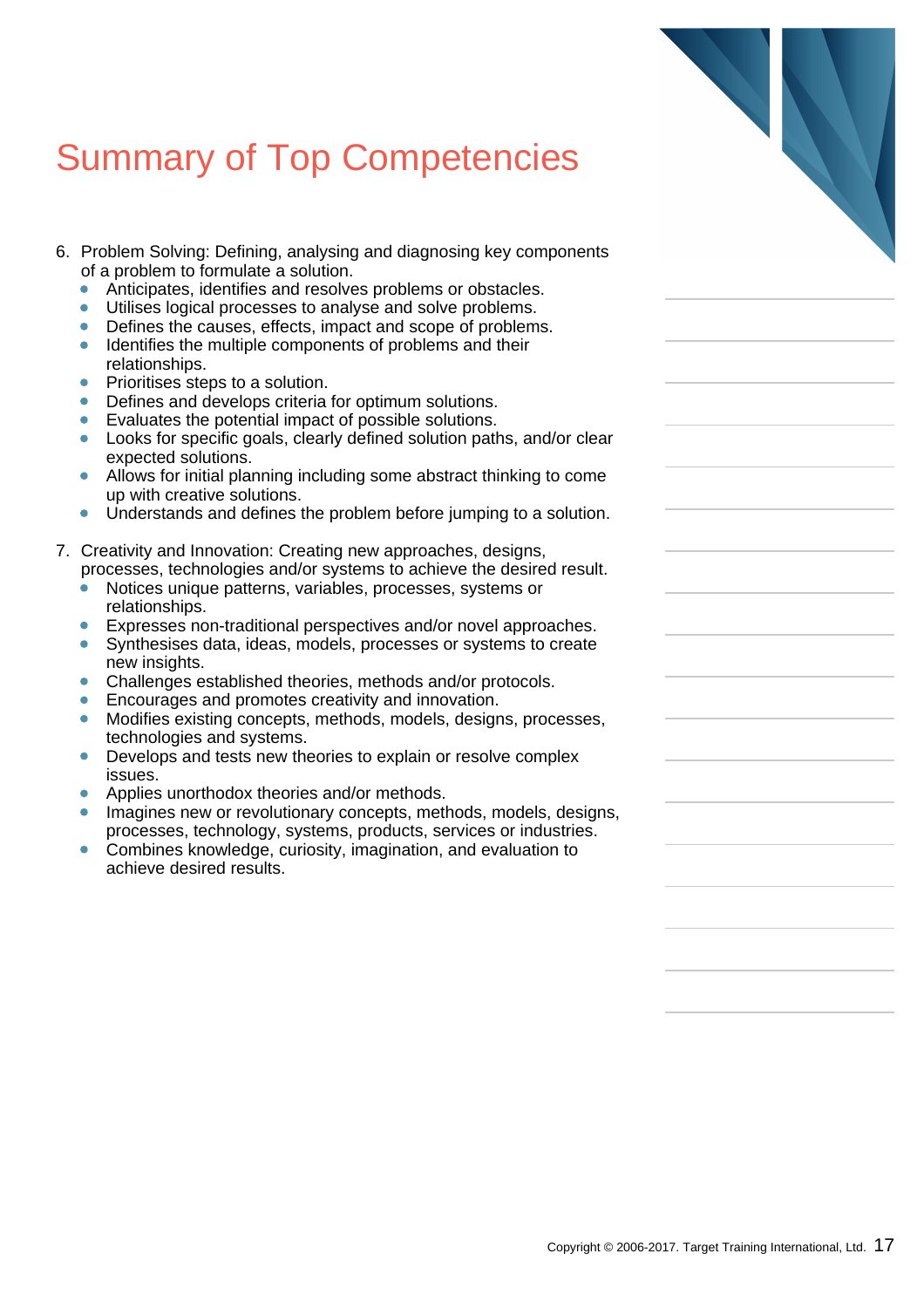### Driving Forces Feedback

Your motivation to succeed is, in part, determined by your underlying driving forces. You will feel energised and successful at work when your job supports and satisfies these driving forces. The following 4 factors make up your primary driving forces cluster.

- 1. Receptive
	- This position is driven by new ideas, methods and opportunities that fall outside a defined system for living.
- 2. Resourceful
	- $\bullet$ This position is driven by practical results, maximising both efficiency and returns for your investments of time, talent, energy and resources.
- 3. Harmonious
	- This position is driven by the experience, subjective viewpoints and  $\bullet$ balance in your surroundings.
- 4. Instinctive
	- This position is driven by utilising past experiences, intuition and  $\blacksquare$ seeking specific knowledge when necessary.

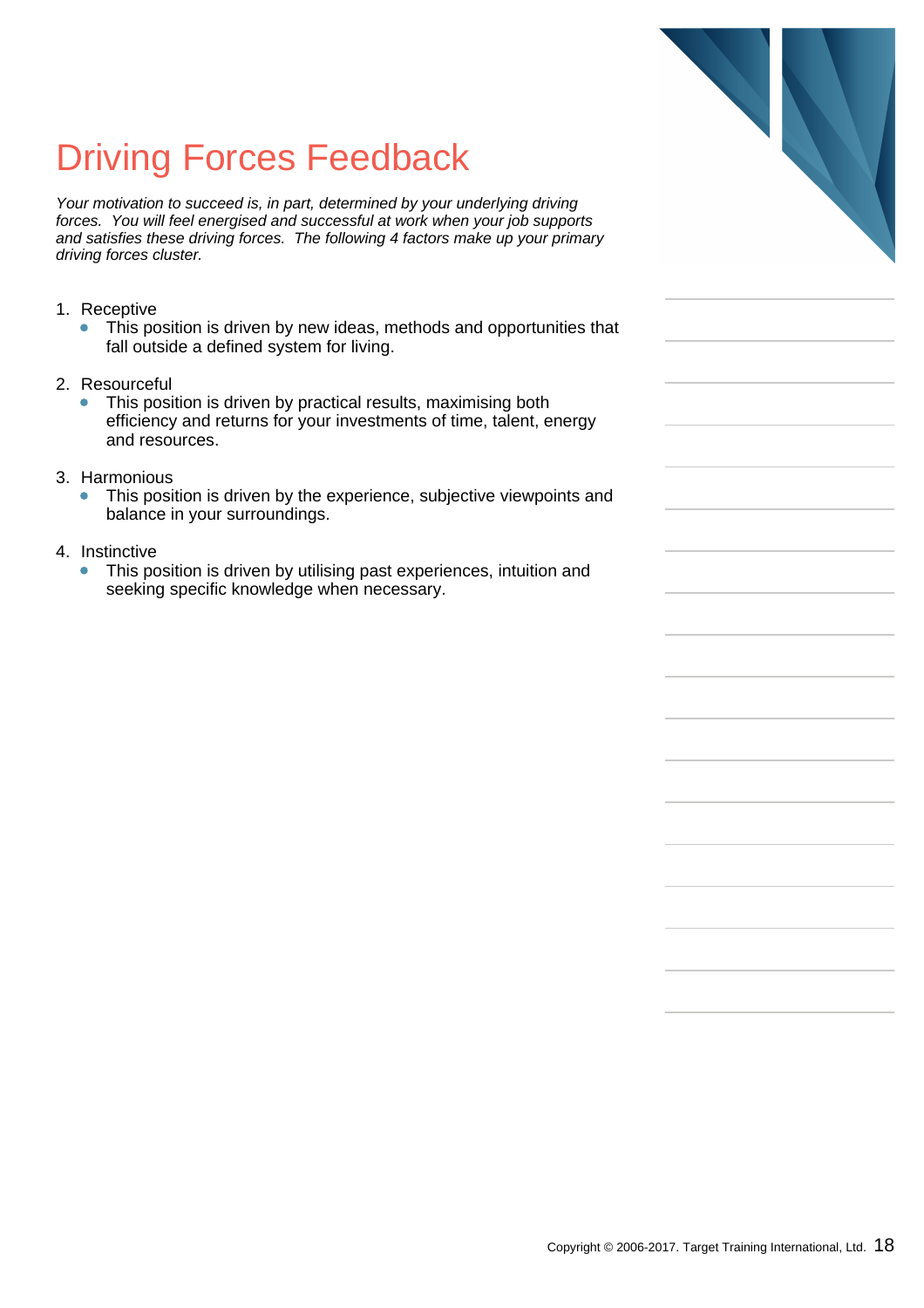### Behavioural Feedback

This section provides a brief description of the top four Behaviours required for this position. These are the behaviours that will need to be demonstrated most often for superior performance.

- 1. Competitive
	- The job requires assertiveness and a "will to win" in dealing with  $\bullet$ highly competitive situations.
- 2. Urgency
	- The job requires decisiveness, quick response, and fast action.  $\bullet$
- 3. Frequent Change
	- $\bullet$ The job requires rapid shifts between tasks.
- 4. Interaction
	- The job requires frequent communication and engagement with  $\bullet$ others.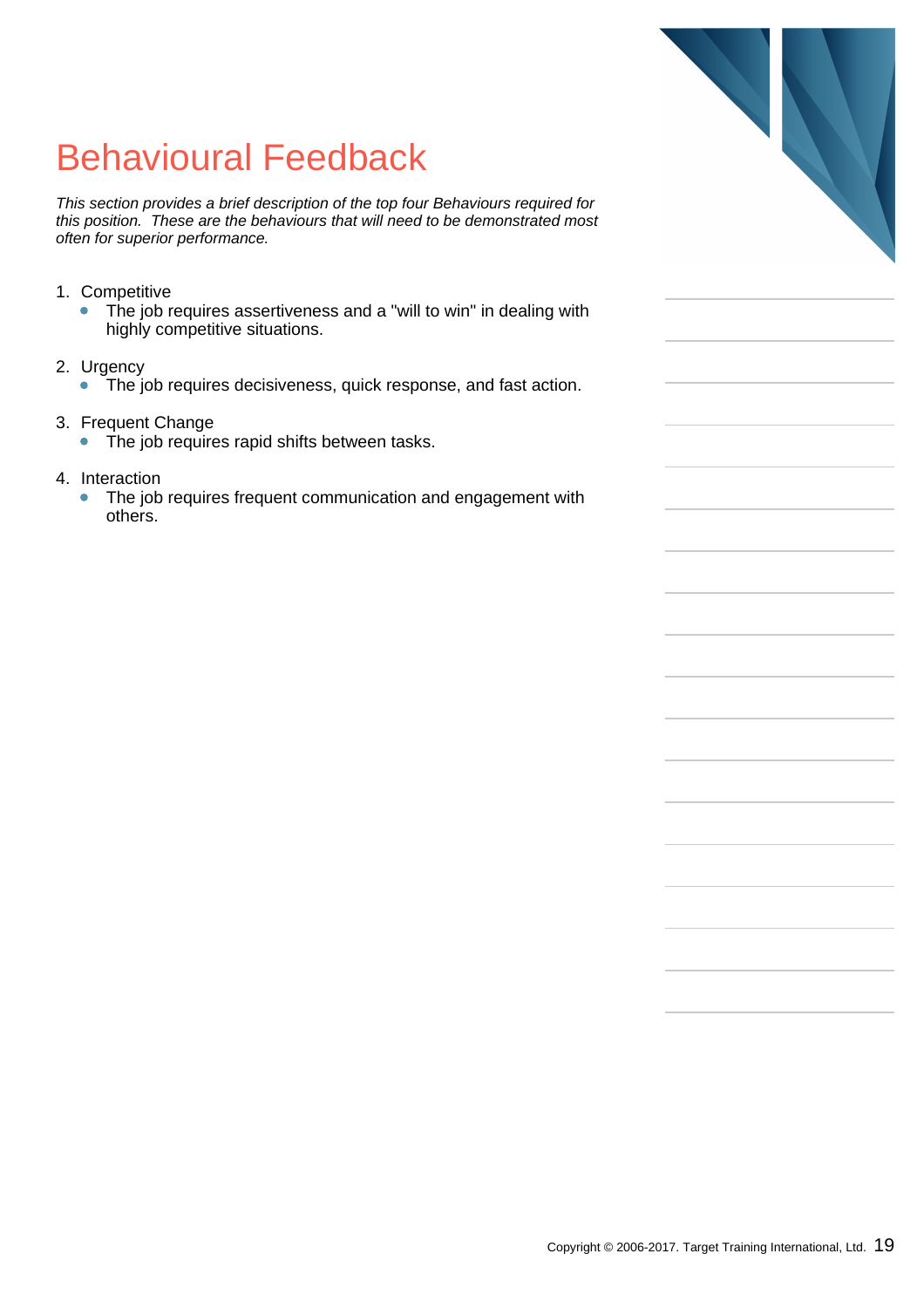Below are suggested interview questions on each of the top seven competencies. Use these as a guide to write questions that could be more job-specific. Once the list is completed, assure that all candidates respond to the same questions.

- 1. Decision Making: Analysing all aspects of a situation to make consistently sound and timely decisions.
	- Give me an example of when you had to make a decision in a timely  $\bullet$ manner.
	- $\bullet$ What information was necessary to make the decision?
	- What was the outcome?
	- Describe how you handled a situation when a decision you made  $\bullet$ was challenged.
	- What was the outcome?
	- Give me an example of when you solved a particularly difficult  $\bullet$ problem when others couldn't.
	- What key questions did you ask to resolve the problem?
	- ò What made your solution work?
	- ò What kinds of problems have you been most successful at resolving?
	- What decision are you most proud of making?
- 2. Planning and Organizing: Establishing courses of action to ensure that work is completed effectively.
	- $\bullet$ Describe the most complex assignment or project you've worked on.
	- What actions did you take before starting the assignment or project?  $\bullet$  $\bullet$ What were the most challenging aspects of the assignment or
	- project? How did you determine what steps needed to be taken to complete  $\bullet$ it?
	- How did you determine what resources were needed?
	- What obstacles did you encounter that you did not anticipate?
	- What could you have done differently?
	- Describe a situation when your planning and preparation was a major factor in the success of a project.
	- Describe a work situation where lack of planning and organizing had  $\bullet$ a negative effect.
	- Give me an example of when you were acknowledged for your  $\bullet$ attention to detail.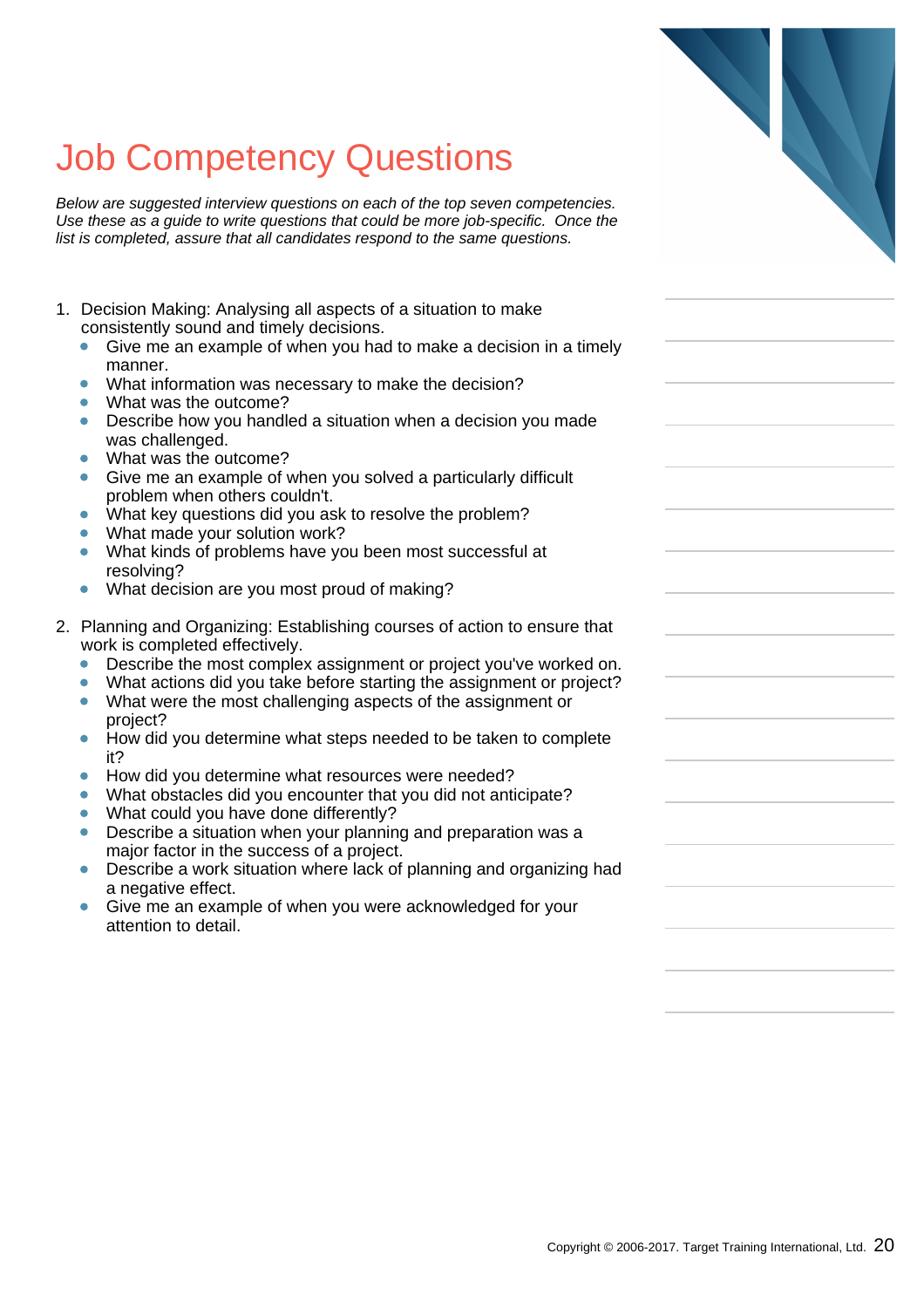- 3. Leadership: Organizing and influencing people to believe in a vision while creating a sense of purpose and direction.
	- If you have held a leadership position in the past, draw the organisational chart above and below your position to illustrate the scope of your leadership responsibilities.
	- Give me an example of when you inspired people with a vision.
	- Tell me about a time when you significantly improved the  $\bullet$ performance of a group of people who reported directly to you.
	- How did you motivate the top performers?
	- $\bullet$ Did you use the same techniques with the poor performers?
	- If not, what did you do differently?  $\bullet$
	- What actions did you take to improve poor performance?
	- Describe your leadership style.
	- $\bullet$ Tell me about a situation when you were able to maintain the trust and commitment of people after making or implementing a decision that negatively impacted them.
	- Give me an example of when you took a significant risk for the sake ò of purpose, vision or mission.
	- Describe a situation when you failed to obtain the commitment,  $\bullet$ dedication and trust of others.
	- What, if anything, would you do differently?  $\bullet$
- 4. Personal Accountability: Being answerable for personal actions.
	- $\bullet$ Describe a situation when you made a mistake and had to deal with the consequences.
	- $\bullet$ What reaction did you have to this situation?
	- Give me an example of when you identified something that went wrong in your department, organisation or industry.
	- What caused you to identify the problem?
	- What, in your opinion, are the consequences when people try to  $\bullet$ hide a mistake?
	- Describe a work situation when something good came from  $\blacksquare$ admitting a failure.
	- What caused you to take this approach?
	- Describe a situation where a failure occurred and who was at fault.
	- What was the solution?
	- Give me an example of when you had to defend your actions.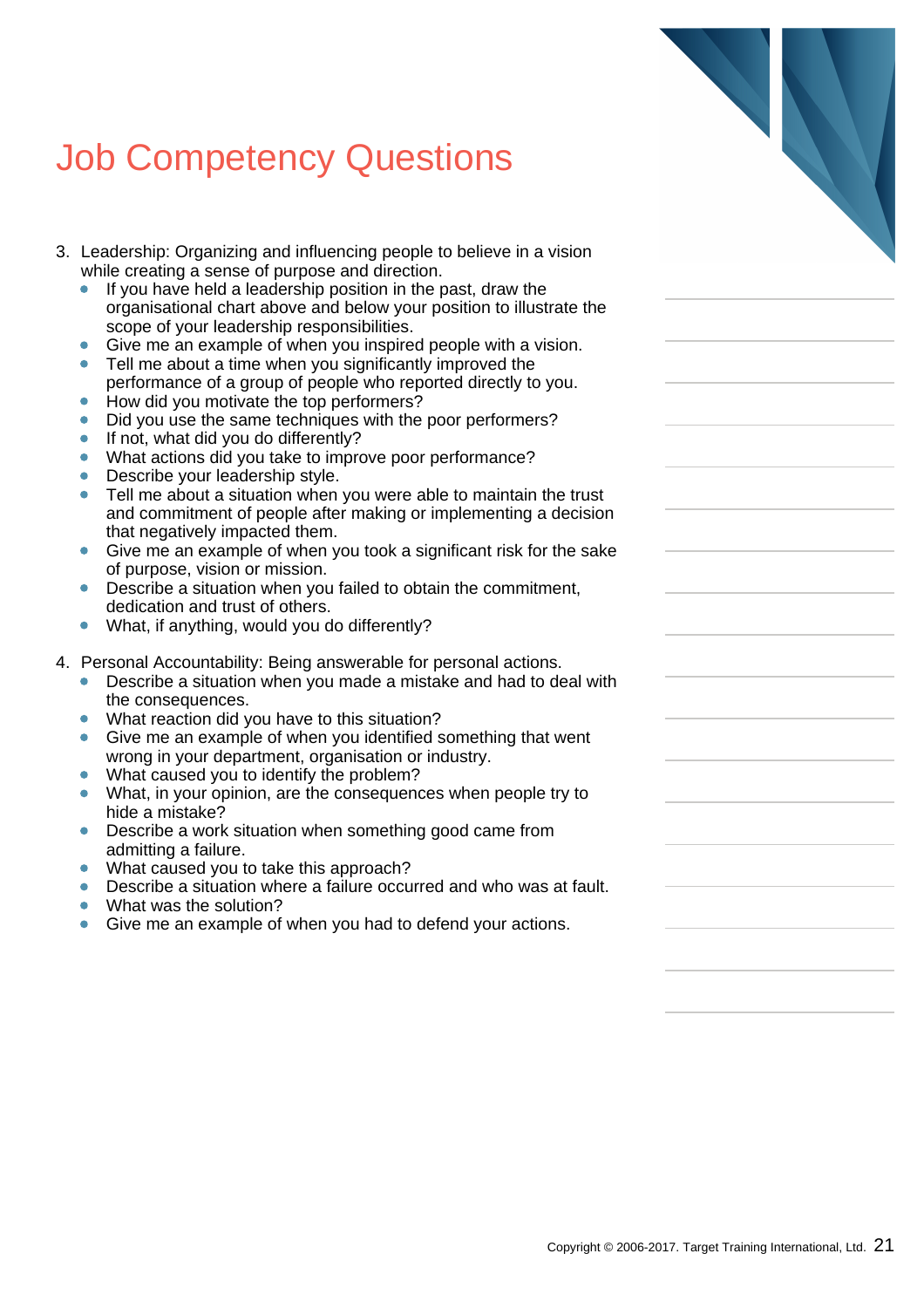- 5. Employee Development/Coaching: Facilitating, supporting and contributing to the professional growth of others.
	- Describe your personal experience as a mentor or coach.  $\bullet$
	- What role have you played in career development?  $\bullet$
	- What developmental activities have you facilitated over the last three years?
	- Give an example of when your mentoring or coaching helped  $\bullet$ someone develop.
	- What process or approach did you take?
	- $\bullet$ What, if any, obstacles did you encounter?
	- How did you overcome them?  $\bullet$
	- $\bullet$ Describe a situation when you gave someone an assignment you knew would be a stretch for them.
	- What was the outcome?
	- What influence or role have you had in advancing individual and  $\bullet$ organisational learning?
	- Describe a situation when you had to work with an individual who ò did not want to improve.
	- $\bullet$ How did you resolve it?
- 6. Problem Solving: Defining, analysing and diagnosing key components of a problem to formulate a solution.
	- Describe a situation when you identified and defined a problem.  $\bullet$
	- $\bullet$ What, if anything, were the next steps?
	- Give me an example of when your diagnosis of a problem proved to  $\bullet$ be incorrect.
	- What approach did you take to correct the diagnoses?
	- What was the outcome?  $\bullet$
	- Describe a difficult problem you've encountered.  $\bullet$
	- What made it difficult?  $\bullet$
	- What steps did you take towards developing a solution?
	- What factors did you consider in evaluating solutions?  $\bullet$
	- What solution was implemented and how successful was it in solving the problem?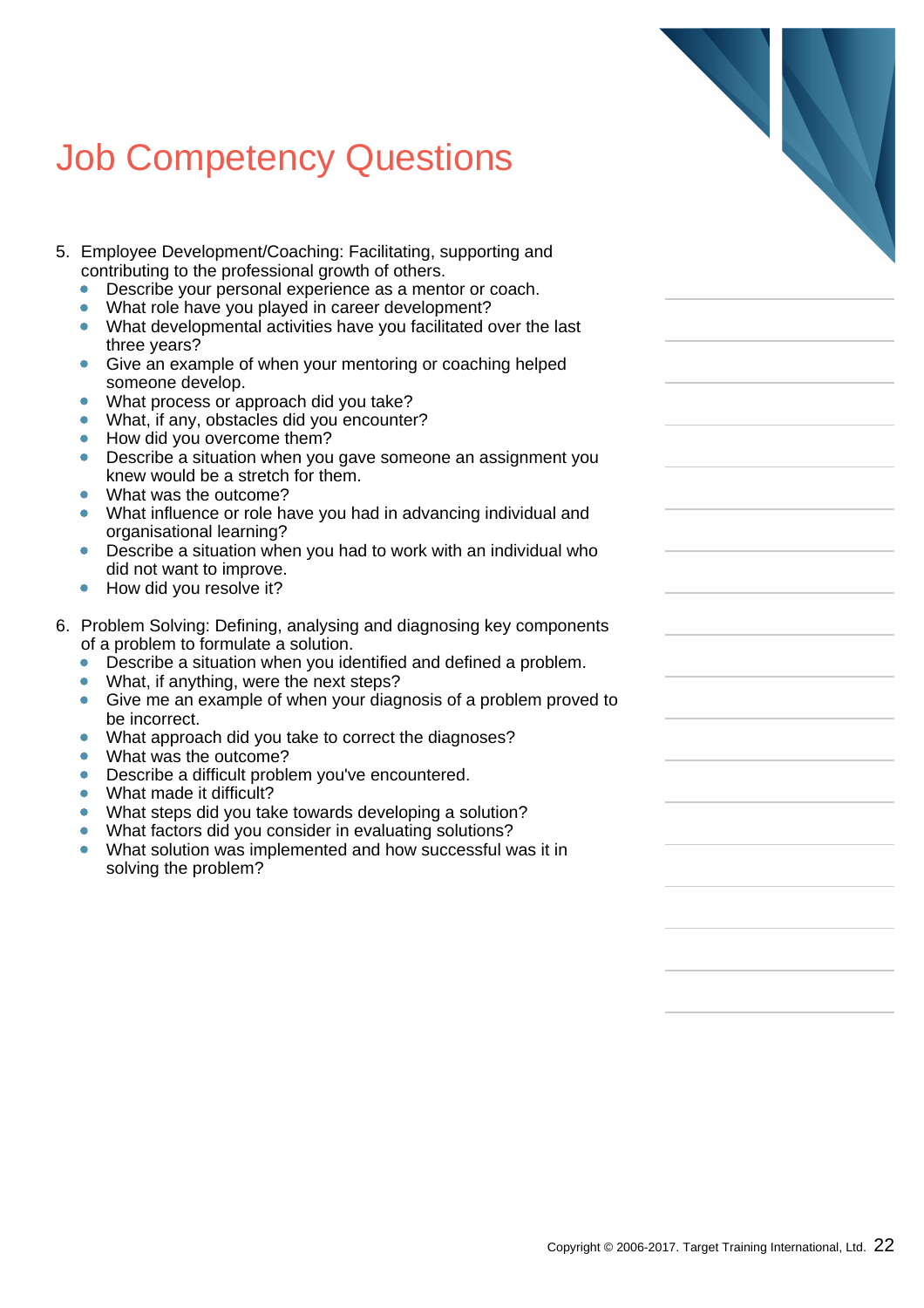- 7. Creativity and Innovation: Creating new approaches, designs, processes, technologies and/or systems to achieve the desired result.
	- Describe a work situation when you created or adapted a concept,  $\bullet$ design, process or system to meet a need.
	- $\bullet$ How did you go about it?
	- Describe a work situation when you took an unusual or  $\bullet$ non-traditional approach to get results.
	- $\bullet$ What made your approach so unusual?
	- Why did you take that approach?  $\bullet$
	- How did others respond to your approach?  $\bullet$
	- What was the outcome?  $\bullet$
	- What, if anything, would you do differently?  $\bullet$
	- $\bullet$ Give me an example of when you were recognised for a new idea, method or process that improved results.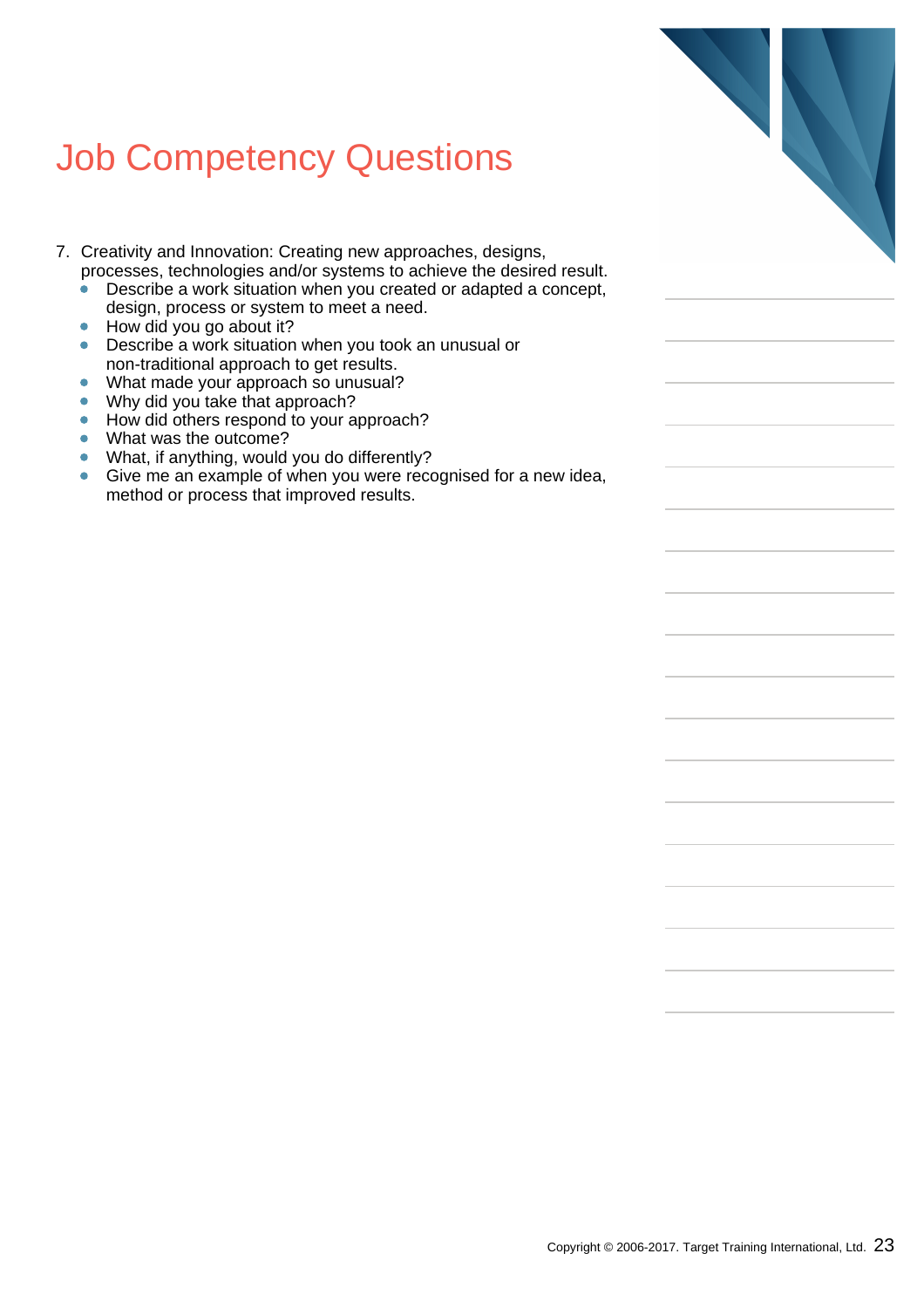### Driving Forces Questions

Read the following suggested interview questions as they relate to the rewards/culture environment of the job. Modify the questions to be more job-specific and ensure all candidates are asked the same questions.

- 1. Receptive: People who are driven by new ideas, methods and opportunities that fall outside a defined system for living.
	- $\bullet$ Do you see the world as black and white or grey? Give an example when this was the case.
	- What limitations could result from having consistent systems and  $\bullet$ proven methods in your work environment? Why?
	- How can an organisation benefit from looking for new ways to  $\bullet$ accomplish routine tasks?
	- Do you sometimes feel that things would be easier and better if ä there were fewer rules and procedures? Please elaborate.
- 2. Resourceful: People who are driven by practical results, maximising both efficiency and returns for their investments of time, talent, energy and resources.
	- How important is efficiency and maximising resources to you? Give an example when you increased efficiency or maximised resources.
	- How much do you focus on finances? Where would you like to be, financially in 5 years? 10 years? Why?
	- $\bullet$ What role does earning a significant income play in your job choices?
	- Do you take on a task based on the return on investment or for the ٠ sake of getting it done? Why?
- 3. Harmonious: People who are driven by the experience, subjective viewpoints and balance in their surroundings.
	- How would you rank the importance of harmony and balance in your work? Give an example of when you created harmony and balance.
	- Within your environment, what single event, problem and/or  $\bullet$ unexpected situation has the potential to throw off your balance more than anything else?
	- Describe how you would feel if you were to discover an organisation  $\bullet$ you worked for was focused on tangible outcomes and did not understand the effects on customer experience. How would you express your concerns?
	- Describe an experience when your surroundings had an impact on  $\bullet$ your performance. What are the most sensitive issues you encounter in your surroundings?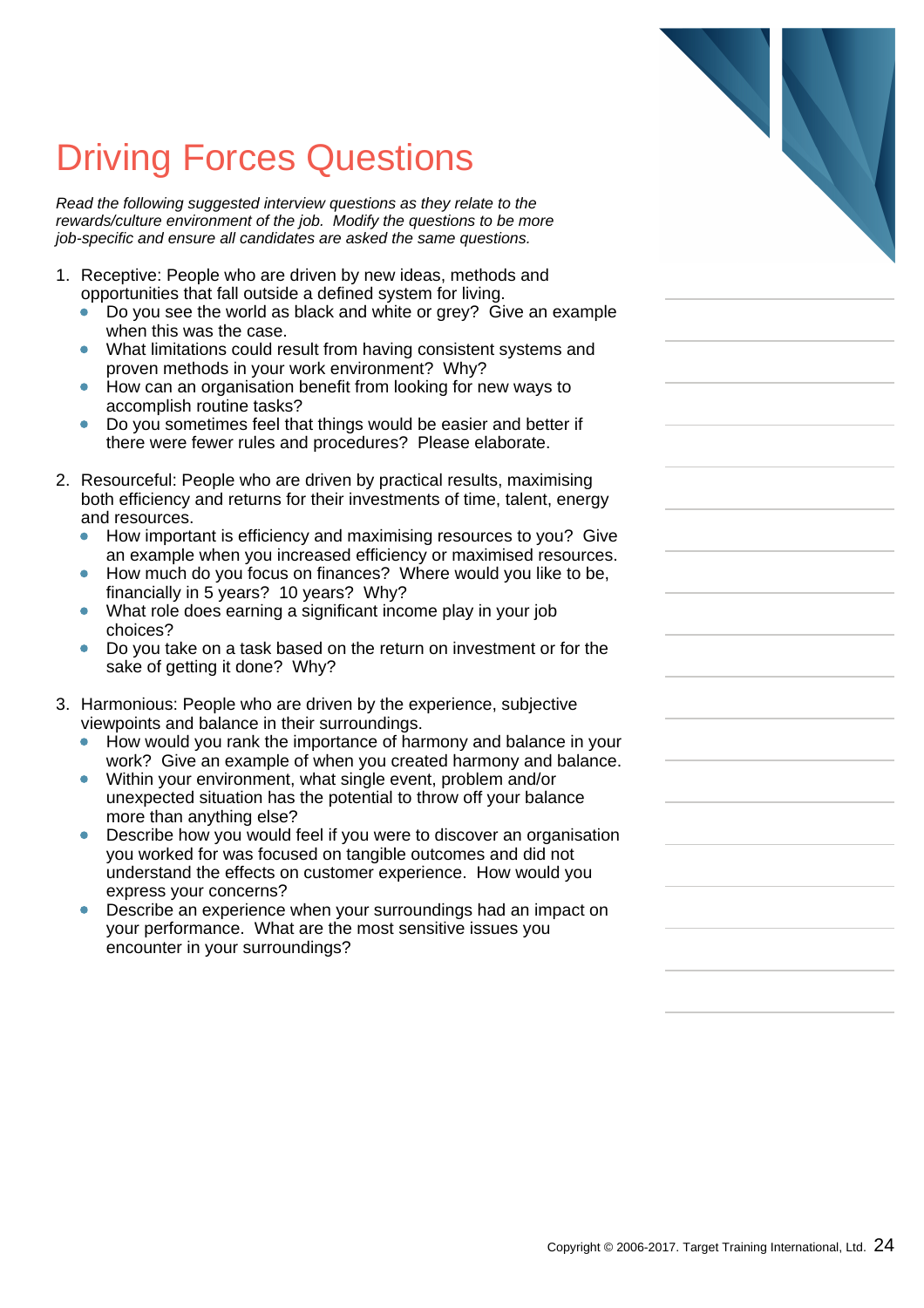

#### Driving Forces Questions

- 4. Instinctive: People who are driven by utilising past experiences, intuition and seeking specific knowledge when necessary.
	- Which is more important, action or knowledge?  $\bullet$
	- Would you consider yourself to be an expert in something? What is  $\bullet$ it? How did you go about gaining the knowledge?
	- Tell me what you especially like or enjoy about learning. What  $\bullet$ topics or subjects do you enjoy?
	- How comfortable are you in taking the time, energy and effort  $\bullet$ required to master a subject or topic you currently know very little about? How about one in which you have very little interest?

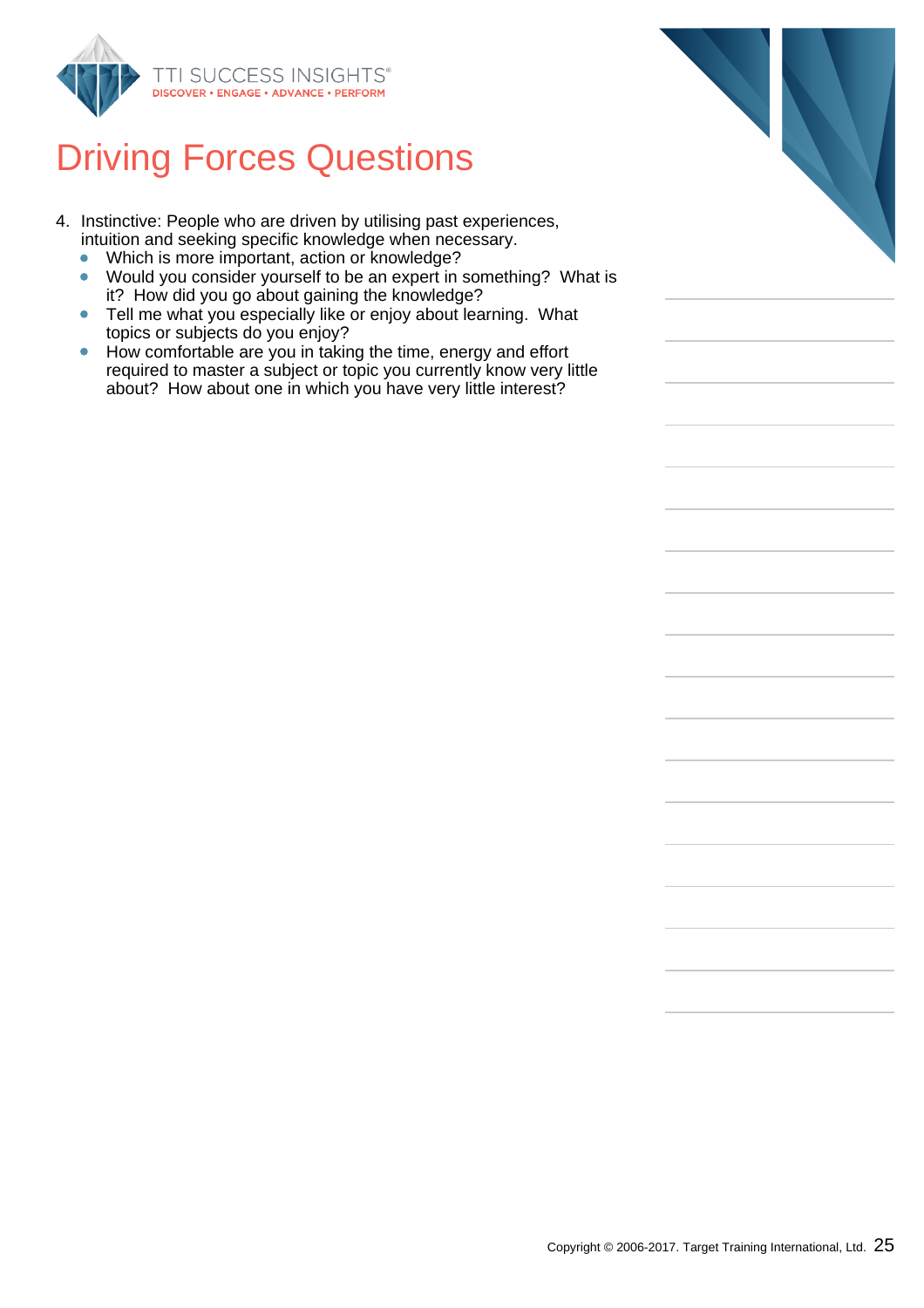### Behavioural Questions

Read the following suggested interview questions as they relate to the most desired behavioural traits to perform the job. Modify the questions to be more job-specific and assure that all candidates are asked the same questions.

- 1. Competitive: The job requires assertiveness and a "will to win" in dealing with highly competitive situations.
	- $\bullet$ How demanding are you of yourself and others? Do you think you are sometimes too demanding? Give me an example of a job situation where being demanding helped achieve the goal. Did it lead to other problems? Would others ever describe you as aggressive? Pushy? Why?
	- $\blacksquare$ How important is winning to you? How do you define winning? Give me an example of a situation where you felt you were going to lose. How did it feel? How did you handle it?
- 2. Urgency: The job requires decisiveness, quick response, and fast action.
	- $\bullet$ When faced with a deadline, how do you respond?
	- How important is it to you to have all the facts before proceeding? Give me an example of a time when you did not have all the facts and you proceeded anyway. How did you feel? How did the it work out?
- 3. Frequent Change: The job requires rapid shifts between tasks.
	- When you are forced to change priorities or direction, how do you  $\bullet$ respond?
	- $\bullet$ When things keep coming at you and nothing seems to get completed, how do you feel? When this happens, how do you handle the situation?
- 4. Interaction: The job requires frequent communication and engagement with others.
	- How do you handle frequent interruptions by other people? How about your response to people who ask you question after question?
	- Are you more comfortable with details or people with the big picture  $\bullet$ or with bits of data?